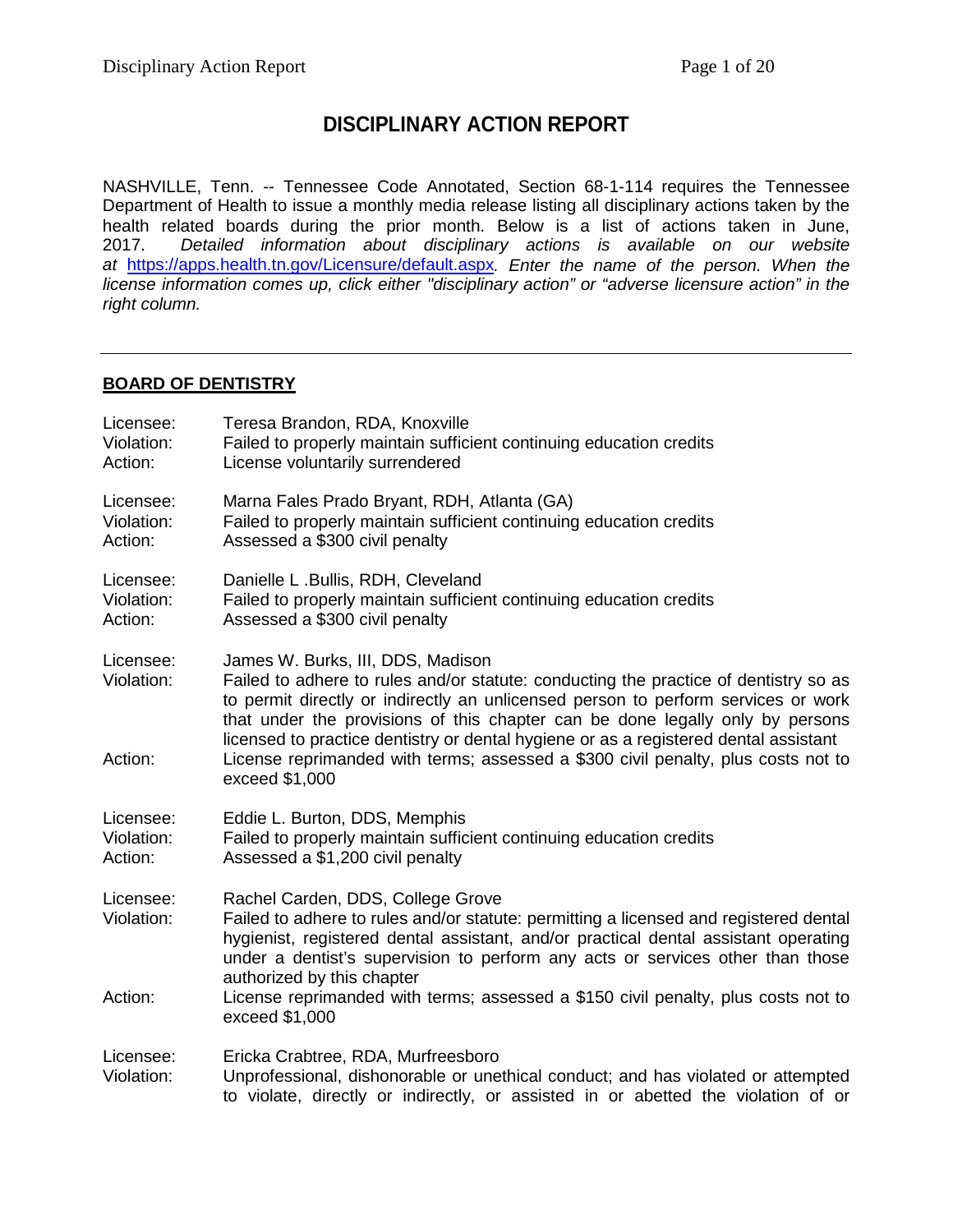| Action:                            | conspired to violate any provision of this chapter or, any lawful order of the board<br>issued pursuant thereto or any criminal statute of the state of Tennessee<br>License revoked; assessed costs not to exceed \$1,000                                                                                                                                                                                                                                                                                                                                                                                          |
|------------------------------------|---------------------------------------------------------------------------------------------------------------------------------------------------------------------------------------------------------------------------------------------------------------------------------------------------------------------------------------------------------------------------------------------------------------------------------------------------------------------------------------------------------------------------------------------------------------------------------------------------------------------|
| Licensee:<br>Violation:<br>Action: | Willis B. Davis, DDS, Arlington<br>Failed to properly maintain sufficient continuing education credits<br>Assessed a \$600 civil penalty                                                                                                                                                                                                                                                                                                                                                                                                                                                                            |
| Licensee:<br>Violation:            | Casey Jo Ellis, RDA, Mt. Pleasant<br>Practicing with an expired, retired, suspended or revoked license, permit, or<br>registration                                                                                                                                                                                                                                                                                                                                                                                                                                                                                  |
| Action:                            | License reprimanded; assessed a \$1,800 civil penalty                                                                                                                                                                                                                                                                                                                                                                                                                                                                                                                                                               |
| Licensee:<br>Violation:<br>Action: | Gale Elrod, RDA, Culleoka<br>Failed to properly maintain sufficient continuing education credits<br>License voluntarily surrendered                                                                                                                                                                                                                                                                                                                                                                                                                                                                                 |
| Licensee:<br>Violation:<br>Action: | Erica L. Fannon, RDA, Seymour<br>Failed to properly maintain sufficient continuing education credits<br>Assessed a \$150 civil penalty                                                                                                                                                                                                                                                                                                                                                                                                                                                                              |
| Licensee:<br>Violation:<br>Action: | David Gary, DMD, Knoxville<br>Unprofessional, dishonorable or unethical conduct; and a violation or attempted<br>violation, directly or indirectly, or assisting in or abetting the violation of, or<br>conspiring to violate, any provision of this chapter or, any lawful order of the board<br>issued pursuant thereto or any criminal statute of the state of Tennessee<br>License revoked; assessed costs not to exceed \$5,000                                                                                                                                                                                |
| Licensee:<br>Violation:<br>Action: | David Gary, DMD, Knoxville*<br>Unprofessional, dishonorable or unethical conduct; and a violation or attempted<br>violation, directly or indirectly, or assisting in or abetting the violation of, or<br>conspiring to violate, any provision of this chapter or, any lawful order of the board<br>issued pursuant thereto or any criminal statute of the state of Tennessee<br>License suspended; assessed costs not to exceed \$5,000                                                                                                                                                                             |
| Licensee:<br>Violation:<br>Action: | Christopher D. Givens, DDS, White House<br>Failed to adhere to rules and/or statute: conducting the practice of dentistry so as<br>to permit directly or indirectly an unlicensed person to perform services or work<br>that under the provisions of this chapter can be done legally only by persons<br>licensed to practice dentistry or dental hygiene or as a registered dental assistant<br>License reprimanded; assessed a \$900 civil penalty, plus costs not to exceed                                                                                                                                      |
|                                    | \$1,000                                                                                                                                                                                                                                                                                                                                                                                                                                                                                                                                                                                                             |
| Licensee:<br>Violation:            | Joshua T. Gravelle, DDS, Cookeville<br>Unprofessional, dishonorable or unethical conduct: pre-signing blank prescription<br>forms or using pre-printed or rubber stamped prescription forms containing the<br>dentist's signature or the name of any Schedule II, III, IV, and V controlled<br>substances; failing to exercise reasonable diligence to prevent partners,<br>associates, and employees from engaging in conduct which could violate any<br>provisions of the Tennessee Dental Act or any rule, regulation, or order of the<br>Board; and prescribing drugs for other than legitimate dental purposes |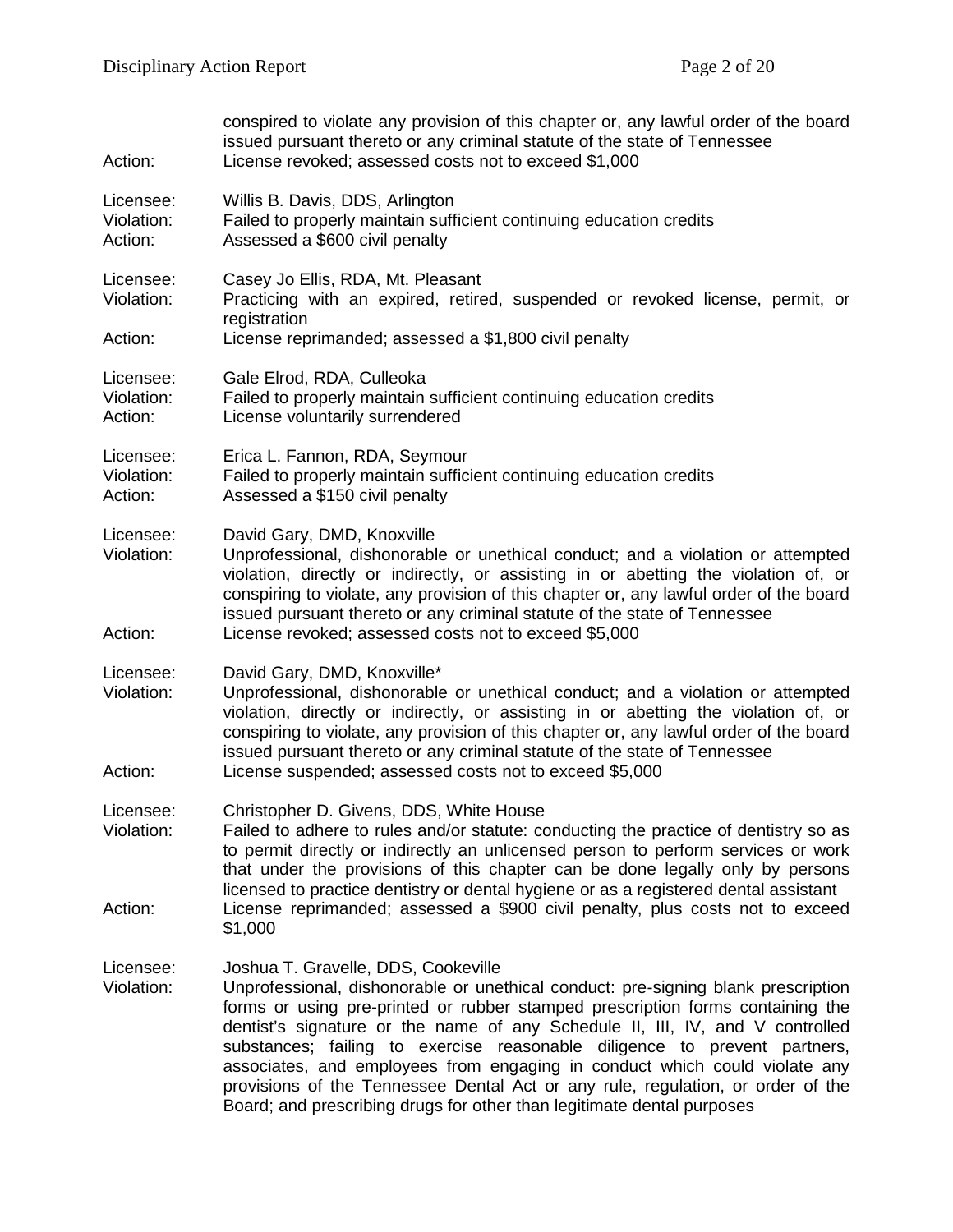| Action:                            | License placed on probation for no less than three years; assessed a \$3,500 civil<br>penalty, plus costs not to exceed \$3,000                                                                                                                                                                                                                                                                                                                                                        |  |
|------------------------------------|----------------------------------------------------------------------------------------------------------------------------------------------------------------------------------------------------------------------------------------------------------------------------------------------------------------------------------------------------------------------------------------------------------------------------------------------------------------------------------------|--|
| Licensee:                          | Sheldon M. Graves, DDS, Memphis                                                                                                                                                                                                                                                                                                                                                                                                                                                        |  |
| Violation:                         | Failed to properly maintain sufficient continuing education credits                                                                                                                                                                                                                                                                                                                                                                                                                    |  |
| Action:                            | Assessed a \$600 civil penalty                                                                                                                                                                                                                                                                                                                                                                                                                                                         |  |
| Licensee:<br>Violation:<br>Action: | Jamie Harben, RDA, Guys<br>Failed to properly maintain sufficient continuing education credits<br>License reprimanded with terms; assessed a \$150 civil penalty, plus costs not to<br>exceed \$1,000                                                                                                                                                                                                                                                                                  |  |
| Licensee:<br>Violation:<br>Action: | Brandon Hodge, DDS, Hendersonville<br>Failed to adhere to rules and/or statute: conducting the practice of dentistry so as<br>to permit directly or indirectly an unlicensed person to perform services or work<br>that under the provisions of this chapter can be done legally only by persons<br>licensed to practice dentistry or dental hygiene or as a registered dental assistant<br>License reprimanded; assessed a \$1,400 civil penalty, plus costs not to exceed<br>\$1,000 |  |
| Licensee:                          | Jennifer Hollingsworth, RDH, Nashville                                                                                                                                                                                                                                                                                                                                                                                                                                                 |  |
| Violation:                         | Failed to properly maintain sufficient continuing education credits                                                                                                                                                                                                                                                                                                                                                                                                                    |  |
| Action:                            | License voluntarily surrendered                                                                                                                                                                                                                                                                                                                                                                                                                                                        |  |
| Licensee:                          | Teresa M. Illobre, RDA, Hermitage                                                                                                                                                                                                                                                                                                                                                                                                                                                      |  |
| Violation:                         | Failed to properly maintain sufficient continuing education credits                                                                                                                                                                                                                                                                                                                                                                                                                    |  |
| Action:                            | Assessed a \$150 civil penalty                                                                                                                                                                                                                                                                                                                                                                                                                                                         |  |
| Licensee:                          | Sharon B. Josey, RDH, Lebanon                                                                                                                                                                                                                                                                                                                                                                                                                                                          |  |
| Violation:                         | Failed to properly maintain sufficient continuing education credits                                                                                                                                                                                                                                                                                                                                                                                                                    |  |
| Action:                            | Assessed a \$300 civil penalty                                                                                                                                                                                                                                                                                                                                                                                                                                                         |  |
| Licensee:<br>Violation:<br>Action: | Justin Knoll, RDA, Cleveland<br>Failed to properly maintain sufficient continuing education credits<br>License reprimanded with terms; assessed a \$150 civil penalty, plus costs not to<br>exceed \$1,000                                                                                                                                                                                                                                                                             |  |
| Licensee:<br>Violation:            | Brittanie Kogos, RDA, Olive Branch (MS)<br>A violation or attempted violation, directly or indirectly, or assisting in or abetting<br>the violation of, or conspiring to violate, any provision of this chapter or, any lawful<br>order of the board issued pursuant thereto or any criminal statute of the state of<br><b>Tennessee</b>                                                                                                                                               |  |
| Action:                            | Conditional license granted; license placed on probation with terms                                                                                                                                                                                                                                                                                                                                                                                                                    |  |
| Licensee:                          | Vickie L. Langley, RDA, Luttrell                                                                                                                                                                                                                                                                                                                                                                                                                                                       |  |
| Violation:                         | Failed to properly maintain sufficient continuing education credits                                                                                                                                                                                                                                                                                                                                                                                                                    |  |
| Action:                            | Assessed a \$150 civil penalty                                                                                                                                                                                                                                                                                                                                                                                                                                                         |  |
| Licensee:                          | Deborah H. Laverdiere, RDH, Clinton                                                                                                                                                                                                                                                                                                                                                                                                                                                    |  |
| Violation:                         | Failed to properly maintain sufficient continuing education credits                                                                                                                                                                                                                                                                                                                                                                                                                    |  |
| Action:                            | Assessed a \$300 civil penalty                                                                                                                                                                                                                                                                                                                                                                                                                                                         |  |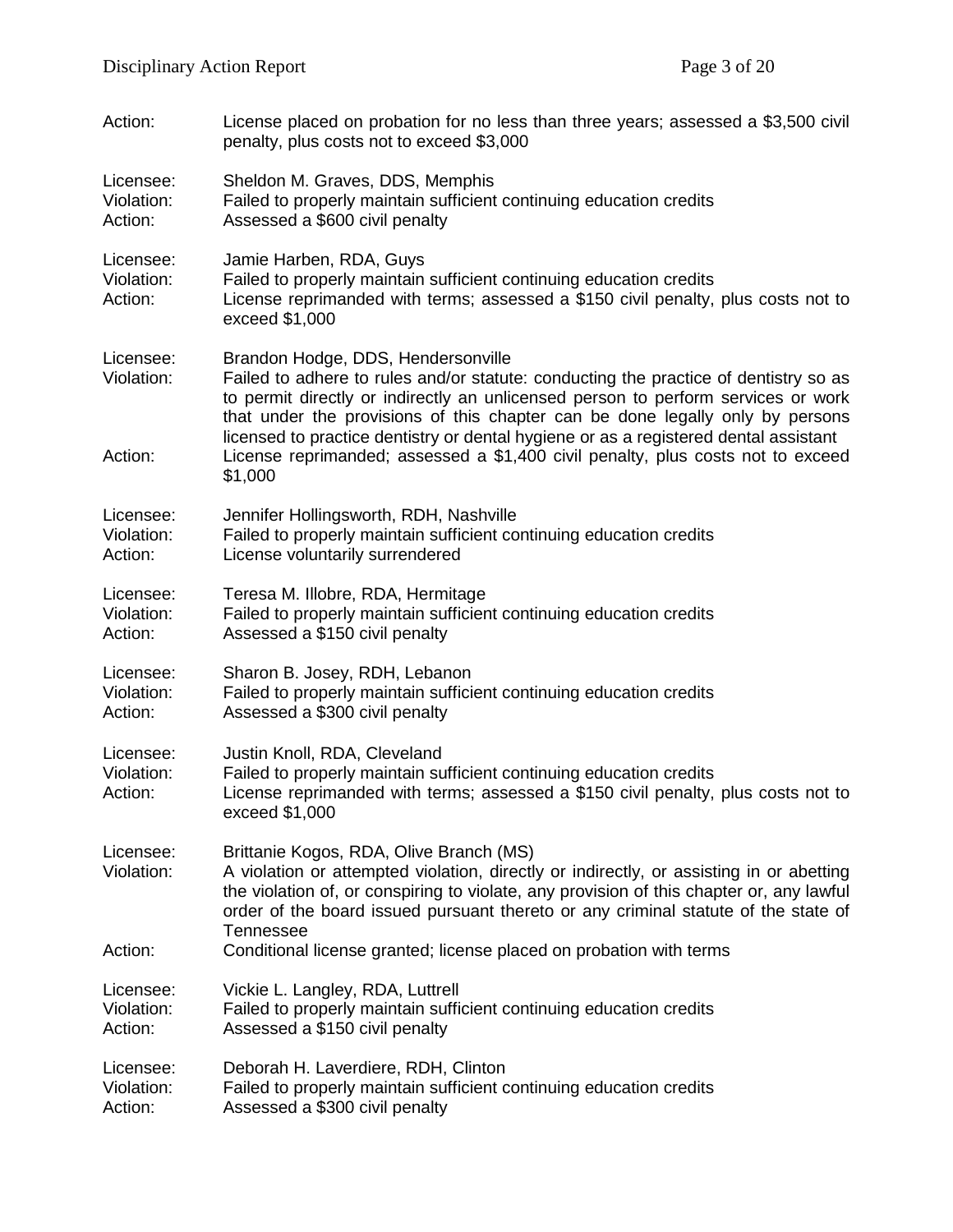| Licensee:<br>Violation:<br>Action: | Andrew Marshall, DDS, Westmoreland<br>Failed to adhere to rules and/or statute, as follows: maintain current certification in<br>ACLS (a pediatric dentist may substitute PALS)<br>License reprimanded; assessed a \$600 civil penalty                                                                                                                                                                                                                            |
|------------------------------------|-------------------------------------------------------------------------------------------------------------------------------------------------------------------------------------------------------------------------------------------------------------------------------------------------------------------------------------------------------------------------------------------------------------------------------------------------------------------|
| Licensee:<br>Violation:<br>Action: | Dewayne McCamish, DDS, Chattanooga<br>Failed to properly maintain sufficient continuing education credits<br>Assessed a \$600 civil penalty                                                                                                                                                                                                                                                                                                                       |
| Licensee:<br>Violation:<br>Action: | Kristina C. McCormick, RDA, Mount Juliet<br>Failed to properly maintain sufficient continuing education credits<br>Assessed a \$150 civil penalty                                                                                                                                                                                                                                                                                                                 |
| Licensee:<br>Violation:<br>Action: | Joseph L. McRae, DDS, Memphis<br>Failed to adhere to rules and/or statute: maintain current certification in ACLS (a<br>pediatric dentist may substitute PALS); and equipment and drugs on a list<br>available from the Board and currently indicated for the treatment of specified<br>emergency conditions must be present and readily available for use<br>License reprimanded with terms; assessed a \$400 civil penalty, plus costs not to<br>exceed \$1,000 |
| Licensee:<br>Violation:<br>Action: | Tina Newlin, RDA, Manchester<br>Failed to properly maintain sufficient continuing education credits<br>Assessed a \$150 civil penalty                                                                                                                                                                                                                                                                                                                             |
| Licensee:<br>Violation:<br>Action: | Jessica Olson, RDA, Atoka<br>Failed to properly maintain sufficient continuing education credits<br>License reprimanded with terms; assessed a \$150 civil penalty, plus costs not to<br>exceed \$1,000                                                                                                                                                                                                                                                           |
| Licensee:<br>Violation:<br>Action: | Megan L. Oswald, RDA, Brighton<br>Failed to properly maintain sufficient continuing education credits<br>Assessed a \$150 civil penalty                                                                                                                                                                                                                                                                                                                           |
| Licensee:<br>Violation:<br>Action: | Wendy Paiz, RDA, Clarksville<br>Failed to properly maintain sufficient continuing education credits<br>License reprimanded with terms; assessed a \$150 civil penalty, plus costs not to<br>exceed \$1,000                                                                                                                                                                                                                                                        |
| Licensee:<br>Violation:            | Ashley Palk, RDA, Waverly<br>A violation or attempted violation, directly or indirectly, or assisting in or abetting<br>the violation of, or conspiring to violate, any provision of this chapter or, any lawful<br>order of the board issued pursuant thereto or any criminal statute of the state of<br><b>Tennessee</b>                                                                                                                                        |
| Action:                            | Conditional license granted; license placed on probation with terms                                                                                                                                                                                                                                                                                                                                                                                               |
| Licensee:<br>Violation:            | Brian Patterson, DDS, Gadsden<br>A violation or attempted violation, directly or indirectly, or assisting in or abetting<br>the violation of, or conspiring to violate, any provision of this chapter or, any lawful                                                                                                                                                                                                                                              |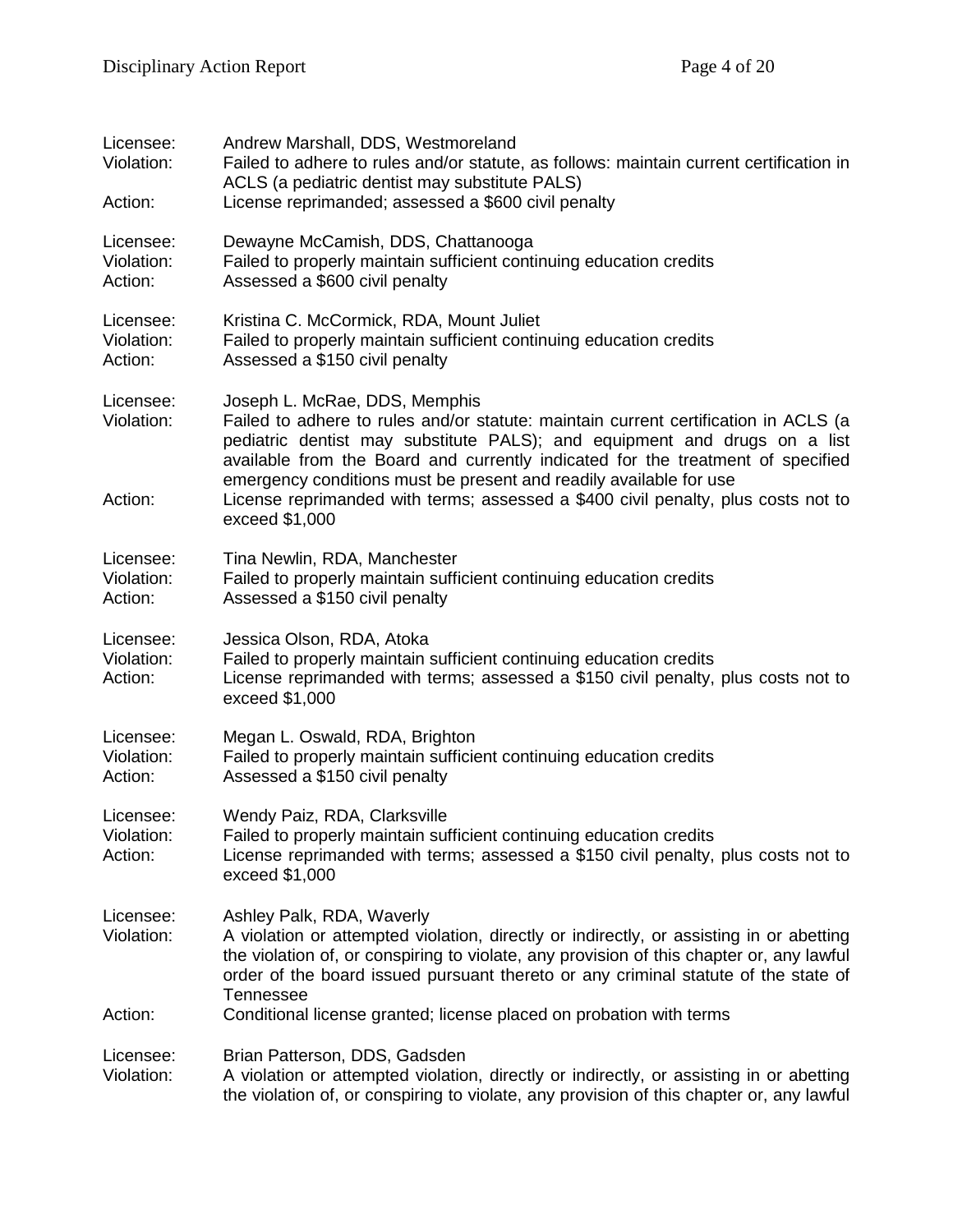| Action:                            | order of the board issued pursuant thereto or any criminal statute of the state of<br>Tennessee<br>License placed on probation with terms;                                                                                                                                                                                                                                                                                                                                        |
|------------------------------------|-----------------------------------------------------------------------------------------------------------------------------------------------------------------------------------------------------------------------------------------------------------------------------------------------------------------------------------------------------------------------------------------------------------------------------------------------------------------------------------|
| Licensee:                          | Marna Fales Prado Bryant, RDH, Atlanta (GA)                                                                                                                                                                                                                                                                                                                                                                                                                                       |
| Violation:                         | Failed to properly maintain sufficient continuing education credits                                                                                                                                                                                                                                                                                                                                                                                                               |
| Action:                            | Assessed a \$300 civil penalty                                                                                                                                                                                                                                                                                                                                                                                                                                                    |
| Licensee:                          | Martina B. Pettitt, RDH, Bristol (VA)                                                                                                                                                                                                                                                                                                                                                                                                                                             |
| Violation:                         | Failed to properly maintain sufficient continuing education credits                                                                                                                                                                                                                                                                                                                                                                                                               |
| Action:                            | Assessed a \$300 civil penalty                                                                                                                                                                                                                                                                                                                                                                                                                                                    |
| Licensee:<br>Violation:<br>Action: | Brian Riel, DDS, Murfreesboro<br>Failed to adhere to rules and/or statute: conducting the practice of dentistry so as<br>to permit directly or indirectly an unlicensed person to perform services or work<br>that under the provisions of this chapter can be done legally only by persons<br>licensed to practice dentistry or dental hygiene or as a registered dental assistant<br>License reprimanded; assessed a \$1,100 civil penalty, plus costs not to exceed<br>\$1,000 |
| Licensee:                          | Gregory Allen Roach, RDA, Chattanooga                                                                                                                                                                                                                                                                                                                                                                                                                                             |
| Violation:                         | Failed to pay student loan                                                                                                                                                                                                                                                                                                                                                                                                                                                        |
| Action:                            | License suspended                                                                                                                                                                                                                                                                                                                                                                                                                                                                 |
| Licensee:                          | Melody J. Robinson, DDS, Dickson                                                                                                                                                                                                                                                                                                                                                                                                                                                  |
| Violation:                         | Failed to properly maintain sufficient continuing education credits                                                                                                                                                                                                                                                                                                                                                                                                               |
| Action:                            | Assessed a \$600 civil penalty                                                                                                                                                                                                                                                                                                                                                                                                                                                    |
| Licensee:                          | Colleen Rose, RDA, Sweetwater                                                                                                                                                                                                                                                                                                                                                                                                                                                     |
| Violation:                         | Failed to properly maintain sufficient continuing education credits                                                                                                                                                                                                                                                                                                                                                                                                               |
| Action:                            | Assessed a \$150 civil penalty                                                                                                                                                                                                                                                                                                                                                                                                                                                    |
| Licensee:<br>Violation:<br>Action: | Erin Sanders, RDH, Portland<br>Practicing with an expired, retired, suspended or revoked license, permit, or<br>registration<br>License reprimanded; assessed a \$4,200 civil penalty                                                                                                                                                                                                                                                                                             |
| Licensee:<br>Violation:<br>Action: | Charles Shanks, DDS, Maryville<br>Failed to properly maintain sufficient continuing education credits<br>License reprimanded; must complete continuing education hours on the topics of<br>anesthesia/sedation; assessed a \$400 civil penalty                                                                                                                                                                                                                                    |
| Licensee:                          | Kimberly Maria Slusar, RDA, Hermitage                                                                                                                                                                                                                                                                                                                                                                                                                                             |
| Violation:                         | Failed to pay student loan                                                                                                                                                                                                                                                                                                                                                                                                                                                        |
| Action:                            | License suspended                                                                                                                                                                                                                                                                                                                                                                                                                                                                 |
| Licensee:<br>Violation:<br>Action: | Kathryn Anne Sneed, DDS, Collierville<br>Failed to adhere to rules and/or statute: advertising the practice of one or more<br>specialty branches of dentistry without specifying that such services are provided<br>by a general dentist<br>License reprimanded; assessed a \$100 civil penalty, plus costs not to exceed                                                                                                                                                         |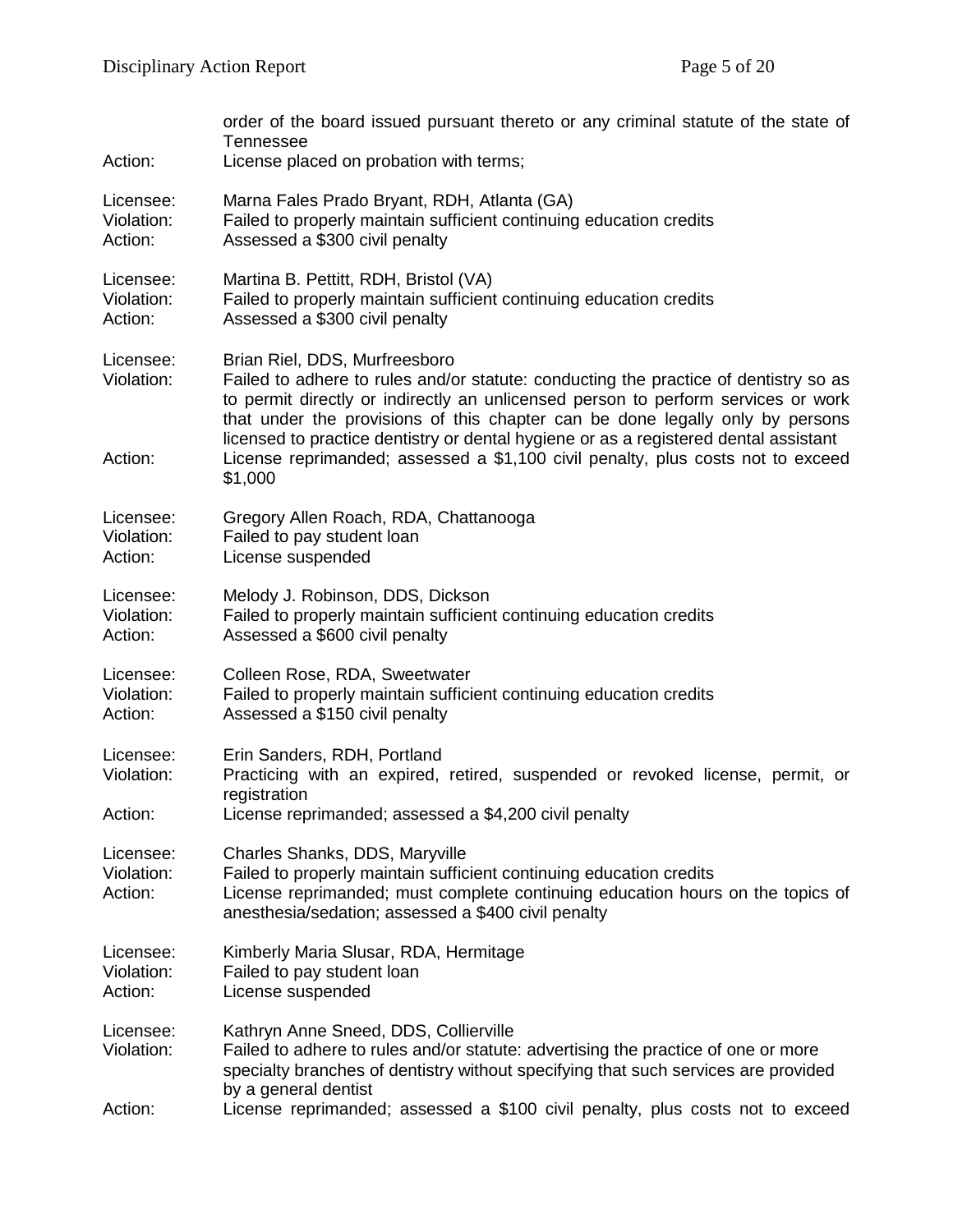\$1,000

| Licensee:<br>Violation:<br>Action: | Krystale B. Wallace, RDA, Niota<br>Failed to properly maintain sufficient continuing education credits<br>Assessed a \$150 civil penalty |
|------------------------------------|------------------------------------------------------------------------------------------------------------------------------------------|
| Licensee:                          | Terri Jo Womble, RDA, Shelbyville                                                                                                        |
| Violation:                         | Practicing with an expired, retired, suspended or revoked license, permit, or<br>registration                                            |
| Action:                            | License reprimanded; assessed a \$2,400 civil penalty                                                                                    |
| Licensee:<br>Violation:<br>Action: | David M. Zeman, DDS, Gallatin<br>Failed to properly maintain sufficient continuing education credits<br>Assessed a \$600 civil penalty   |

# *Delayed reporting, License disciplined Apr 2016*

# **BOARD OF DISPENSING OPTICIANS**

Licensee: Bernard G. Gladden, Jr., DPO, Maryville\* Violation: Failed to pay student loan Action: License suspended

*Delayed reporting, License disciplined Feb 2017*

# **BOARD OF MASSAGE LICENSURE**

Licensee: Victoria D. Wares, LMT, Smyrna Violation: Failed to pay student loan Action: License suspended

# **BOARD OF MEDICAL EXAMINERS**

- Licensee: Basem Attum, MD, Nashville\*
- Violation: Criminal history
- Action: Conditional license granted with terms

Licensee: Andrew K. Averett, MD, Linden<br>Violation: Failed to adhere to rules and/or

Failed to adhere to rules and/or statute, to wit: protocols are required and shall be jointly developed and approved by the supervising physician and nurse practitioner; copies of protocols and formularies shall be maintained at the practice site and shall be made available on request for inspection by the respective boards; a supervising physician shall be responsible for ensuring compliance with the established applicable standards of care, and shall develop clinical guidelines to collaboration with the certified nurse practitioner to include a method for documenting consultation and referral; and each prescriber shall undertake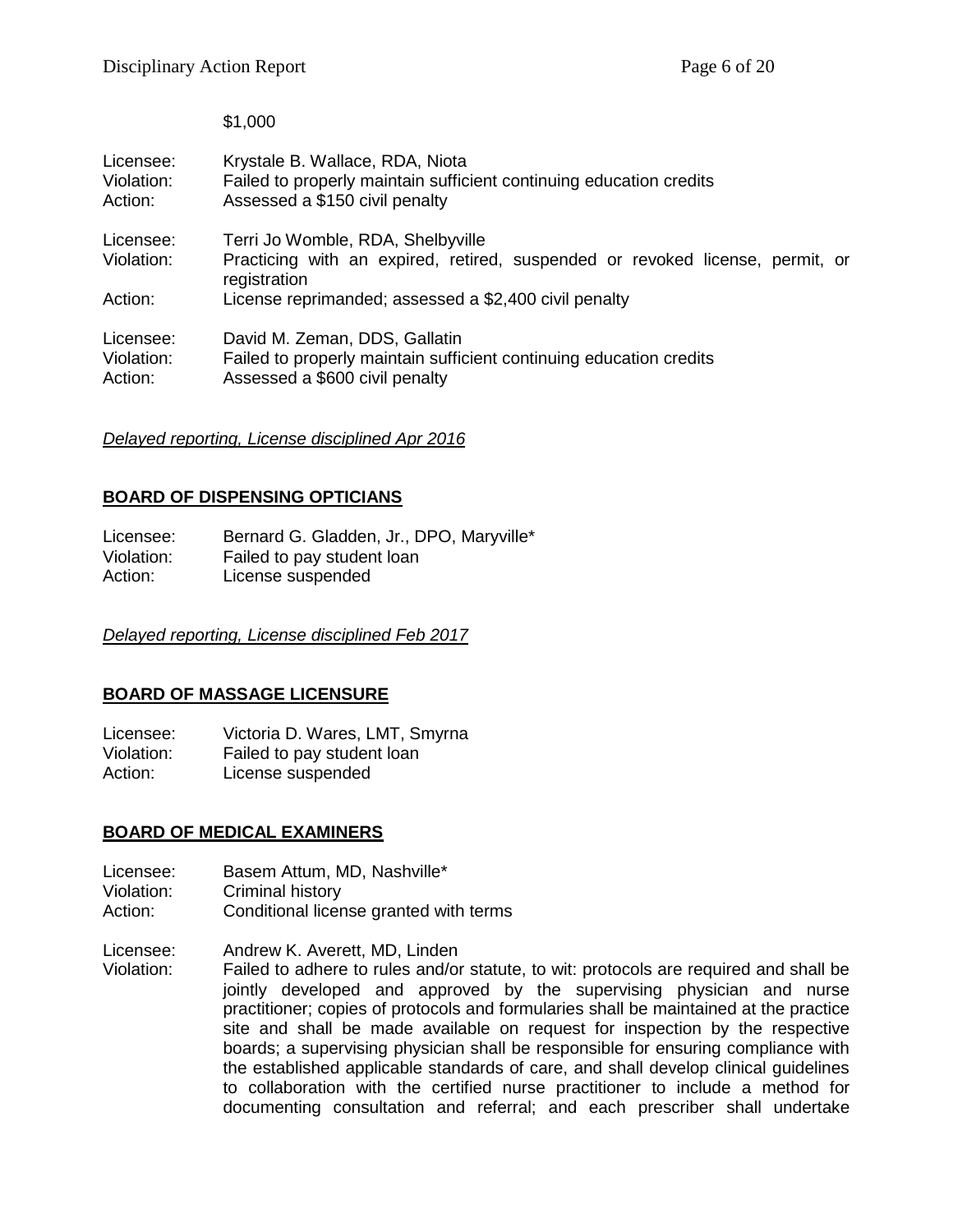| Action:                            | adequate safeguards and security measures to ensure against loss, improper<br>destruction, theft, or unauthorized use of the tamper-resistant prescriptions in the<br>prescriber's possession<br>License reprimanded; assessed a \$500 civil penalty, plus costs not to exceed<br>\$1,000                                                                                                                                                                                                                                                                                                                                                                                                                                                                                                                                                                                                                                                                                                                                                                                                                                                                                                                                                                                                                                                                                                                                                                                                                                                                                                                                                                                                                                                                                                                              |
|------------------------------------|------------------------------------------------------------------------------------------------------------------------------------------------------------------------------------------------------------------------------------------------------------------------------------------------------------------------------------------------------------------------------------------------------------------------------------------------------------------------------------------------------------------------------------------------------------------------------------------------------------------------------------------------------------------------------------------------------------------------------------------------------------------------------------------------------------------------------------------------------------------------------------------------------------------------------------------------------------------------------------------------------------------------------------------------------------------------------------------------------------------------------------------------------------------------------------------------------------------------------------------------------------------------------------------------------------------------------------------------------------------------------------------------------------------------------------------------------------------------------------------------------------------------------------------------------------------------------------------------------------------------------------------------------------------------------------------------------------------------------------------------------------------------------------------------------------------------|
| Licensee:                          | Levi Benson, MD, Nashville                                                                                                                                                                                                                                                                                                                                                                                                                                                                                                                                                                                                                                                                                                                                                                                                                                                                                                                                                                                                                                                                                                                                                                                                                                                                                                                                                                                                                                                                                                                                                                                                                                                                                                                                                                                             |
| Violation:                         | Failed to properly maintain sufficient continuing education credits                                                                                                                                                                                                                                                                                                                                                                                                                                                                                                                                                                                                                                                                                                                                                                                                                                                                                                                                                                                                                                                                                                                                                                                                                                                                                                                                                                                                                                                                                                                                                                                                                                                                                                                                                    |
| Action:                            | Assessed a \$1,875 civil penalty                                                                                                                                                                                                                                                                                                                                                                                                                                                                                                                                                                                                                                                                                                                                                                                                                                                                                                                                                                                                                                                                                                                                                                                                                                                                                                                                                                                                                                                                                                                                                                                                                                                                                                                                                                                       |
| Licensee:                          | Paul D. Bing, MD, Signal Mountain                                                                                                                                                                                                                                                                                                                                                                                                                                                                                                                                                                                                                                                                                                                                                                                                                                                                                                                                                                                                                                                                                                                                                                                                                                                                                                                                                                                                                                                                                                                                                                                                                                                                                                                                                                                      |
| Violation:                         | Gross health care liability                                                                                                                                                                                                                                                                                                                                                                                                                                                                                                                                                                                                                                                                                                                                                                                                                                                                                                                                                                                                                                                                                                                                                                                                                                                                                                                                                                                                                                                                                                                                                                                                                                                                                                                                                                                            |
| Action:                            | License reprimanded; assessed costs not to exceed \$1,000                                                                                                                                                                                                                                                                                                                                                                                                                                                                                                                                                                                                                                                                                                                                                                                                                                                                                                                                                                                                                                                                                                                                                                                                                                                                                                                                                                                                                                                                                                                                                                                                                                                                                                                                                              |
| Licensee:                          | Carol Cistola, MD, Spring Hill                                                                                                                                                                                                                                                                                                                                                                                                                                                                                                                                                                                                                                                                                                                                                                                                                                                                                                                                                                                                                                                                                                                                                                                                                                                                                                                                                                                                                                                                                                                                                                                                                                                                                                                                                                                         |
| Violation:                         | Failed to properly maintain sufficient continuing education credits                                                                                                                                                                                                                                                                                                                                                                                                                                                                                                                                                                                                                                                                                                                                                                                                                                                                                                                                                                                                                                                                                                                                                                                                                                                                                                                                                                                                                                                                                                                                                                                                                                                                                                                                                    |
| Action:                            | Assessed a \$3,150 civil penalty                                                                                                                                                                                                                                                                                                                                                                                                                                                                                                                                                                                                                                                                                                                                                                                                                                                                                                                                                                                                                                                                                                                                                                                                                                                                                                                                                                                                                                                                                                                                                                                                                                                                                                                                                                                       |
| Licensee:<br>Violation:<br>Action: | Richard Coffey, MD, Knoxville<br>Unprofessional, dishonorable or unethical conduct; a violation or attempted<br>violation, directly or indirectly, or assisting in or abetting the violation of, or<br>conspiring to violate, any provision of this chapter or, any lawful order of the board<br>issued pursuant thereto or any criminal statute of the state of Tennessee; making<br>false statements or representations, being guilty of fraud or deceit in obtaining<br>admission to practice or being guilty of fraud or deceit in the practice of medicine;<br>habitual intoxication or personal misuse of any drugs or the use of intoxicating<br>liquors, narcotics, controlled substances or other drugs or stimulants in such a<br>manner as to adversely affect the person's ability to practice medicine; dispensing,<br>prescribing or otherwise distributing any controlled substance or any other drug<br>not in the course of professional practice, or not in good faith to relieve pain and<br>suffering, or not to cure an ailment, physical infirmity or disease, or in amounts<br>and/or for durations not medically necessary, advisable or justified for a diagnosed<br>condition; and dispensing, prescribing or otherwise distributing any controlled<br>substance or any other drug not in the course of professional practice and<br>dispensing, prescribing or otherwise distributing any controlled substance in<br>violation of any law of the state or of the United States, to wit: prescribing<br>controlled substances without creating or maintaining medical records.<br>License placed on probation with terms; must complete Board-ordered coursework<br>on the topic of prescribing controlled substances; assessed a \$3,000 civil penalty,<br>plus costs not to exceed \$3,000 |
| Licensee:                          | Kim Collinson, MD, Morristown                                                                                                                                                                                                                                                                                                                                                                                                                                                                                                                                                                                                                                                                                                                                                                                                                                                                                                                                                                                                                                                                                                                                                                                                                                                                                                                                                                                                                                                                                                                                                                                                                                                                                                                                                                                          |
| Violation:                         | Failed to properly maintain sufficient continuing education credits                                                                                                                                                                                                                                                                                                                                                                                                                                                                                                                                                                                                                                                                                                                                                                                                                                                                                                                                                                                                                                                                                                                                                                                                                                                                                                                                                                                                                                                                                                                                                                                                                                                                                                                                                    |
| Action:                            | Assessed a \$2,275 civil penalty                                                                                                                                                                                                                                                                                                                                                                                                                                                                                                                                                                                                                                                                                                                                                                                                                                                                                                                                                                                                                                                                                                                                                                                                                                                                                                                                                                                                                                                                                                                                                                                                                                                                                                                                                                                       |
| Licensee:<br>Violation:            | Nabil Nader Kamel Cyleman, MD, Chattanooga<br>Unprofessional, dishonorable or unethical conduct; and dispensing, prescribing or<br>otherwise distributing any controlled substance or any other drug  in amounts<br>and/or for durations not medically necessary, advisable or justified for a diagnosed<br>condition                                                                                                                                                                                                                                                                                                                                                                                                                                                                                                                                                                                                                                                                                                                                                                                                                                                                                                                                                                                                                                                                                                                                                                                                                                                                                                                                                                                                                                                                                                  |
| Action:                            | License placed on probation for no less than one year with terms; must decrease                                                                                                                                                                                                                                                                                                                                                                                                                                                                                                                                                                                                                                                                                                                                                                                                                                                                                                                                                                                                                                                                                                                                                                                                                                                                                                                                                                                                                                                                                                                                                                                                                                                                                                                                        |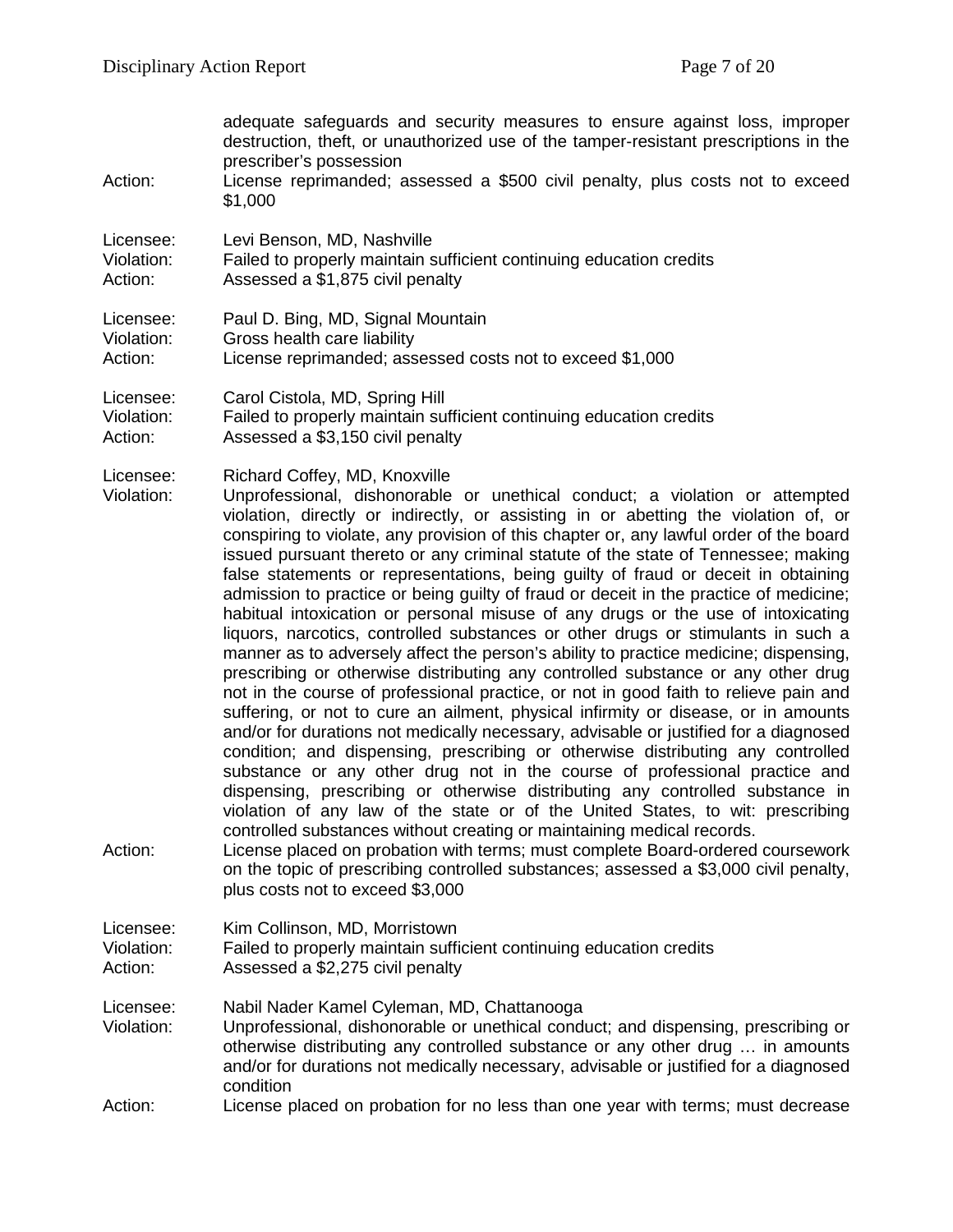|                                    | the volume of prescribed opioids; assessed a \$18,500 civil penalty, plus costs not<br>to exceed \$5,000                                                                                                                                                                                                                                                                                                                                                                                                                                                                                                                                                                                                                                                                                                                                    |
|------------------------------------|---------------------------------------------------------------------------------------------------------------------------------------------------------------------------------------------------------------------------------------------------------------------------------------------------------------------------------------------------------------------------------------------------------------------------------------------------------------------------------------------------------------------------------------------------------------------------------------------------------------------------------------------------------------------------------------------------------------------------------------------------------------------------------------------------------------------------------------------|
| Licensee:<br>Violation:<br>Action: | Kevin Dennis, MD, Franklin<br>Unprofessional, dishonorable or unethical conduct<br>License reprimanded with terms; must complete Board-ordered coursework on the<br>topic of prescribing controlled substances; assessed a \$1,000 civil penalty, plus<br>costs not to exceed \$1,000                                                                                                                                                                                                                                                                                                                                                                                                                                                                                                                                                       |
| Licensee:<br>Violation:<br>Action: | Jason Dunn, MD, Cleveland<br>Failed to properly maintain sufficient continuing education credits<br>Assessed a \$3,000 civil penalty                                                                                                                                                                                                                                                                                                                                                                                                                                                                                                                                                                                                                                                                                                        |
| Licensee:<br>Violation:            | Thomas N. Fleming, MD, Caseyville (IL)<br>Disciplinary action against a person licensed to practice medicine by another state<br>or territory of the United States for any acts or omissions that would constitute<br>grounds for discipline of a person licensed in this state; and failed to adhere to<br>rules and/or statute, to wit: each practitioner who has submitted information must<br>update that information in writing by notifying the Department of Health, within 30<br>days after the occurrence of an event or an attainment of a status that is required<br>to be reported by law                                                                                                                                                                                                                                       |
| Action:                            | License reprimanded; assessed costs not to exceed \$1,000                                                                                                                                                                                                                                                                                                                                                                                                                                                                                                                                                                                                                                                                                                                                                                                   |
| Licensee:<br>Violation:            | Hrishi M. Kanth, MD, Columbia<br>Dispensing, prescribing or otherwise distributing any controlled substance or any<br>other drug not in the course of professional practice, or not in good faith to relieve<br>pain and suffering, or not to cure an ailment, physical infirmity or disease, or in<br>amounts and/or for durations not medically necessary, advisable or justified for a<br>diagnosed condition; dispensing, prescribing or otherwise distributing to any<br>person a controlled substance or other drug if such person is addicted to the habit<br>of controlled substances without making a bona fide effect to cure the habit of<br>such patient; and failed to adhere to Board Rules regarding prerequisites to<br>issuing prescriptions or dispensing medications- in person, electronically, or over<br>the internet |
| Action:                            | License reprimanded with terms; must obtain practice monitoring through Affiliated<br>Monitors for three years; must complete Board-ordered coursework on the topics<br>of medical record-keeping and prescribing controlled drugs; assessed a \$16,000<br>civil penalty, plus costs not to exceed \$5,000                                                                                                                                                                                                                                                                                                                                                                                                                                                                                                                                  |
| Licensee:<br>Violation:            | Christine L. Kasser, MD, Memphis<br>Dispensing, prescribing or otherwise distributing any controlled substance or any<br>other drug not in the course of professional practiceor in amounts and/or for<br>durations not medically necessary, advisable or justified for a diagnosed condition;<br>failed to adhere to Board Rules regarding guidelines for issuing prescriptions or<br>dispensing medications; failed to create and maintain adequate medical records;<br>and failed to adhere to rules and/or statute, to wit: the medical director of a pain<br>management clinic shall establish quality assurance policies and procedures; and<br>the certificate holder shall ensure the delivery of quality care and quality services<br>at the clinic                                                                                |
| Action:                            | License reprimanded with terms; must adhere to limitations on the ability to<br>practice in a pain management clinic and to provide pain management services as                                                                                                                                                                                                                                                                                                                                                                                                                                                                                                                                                                                                                                                                             |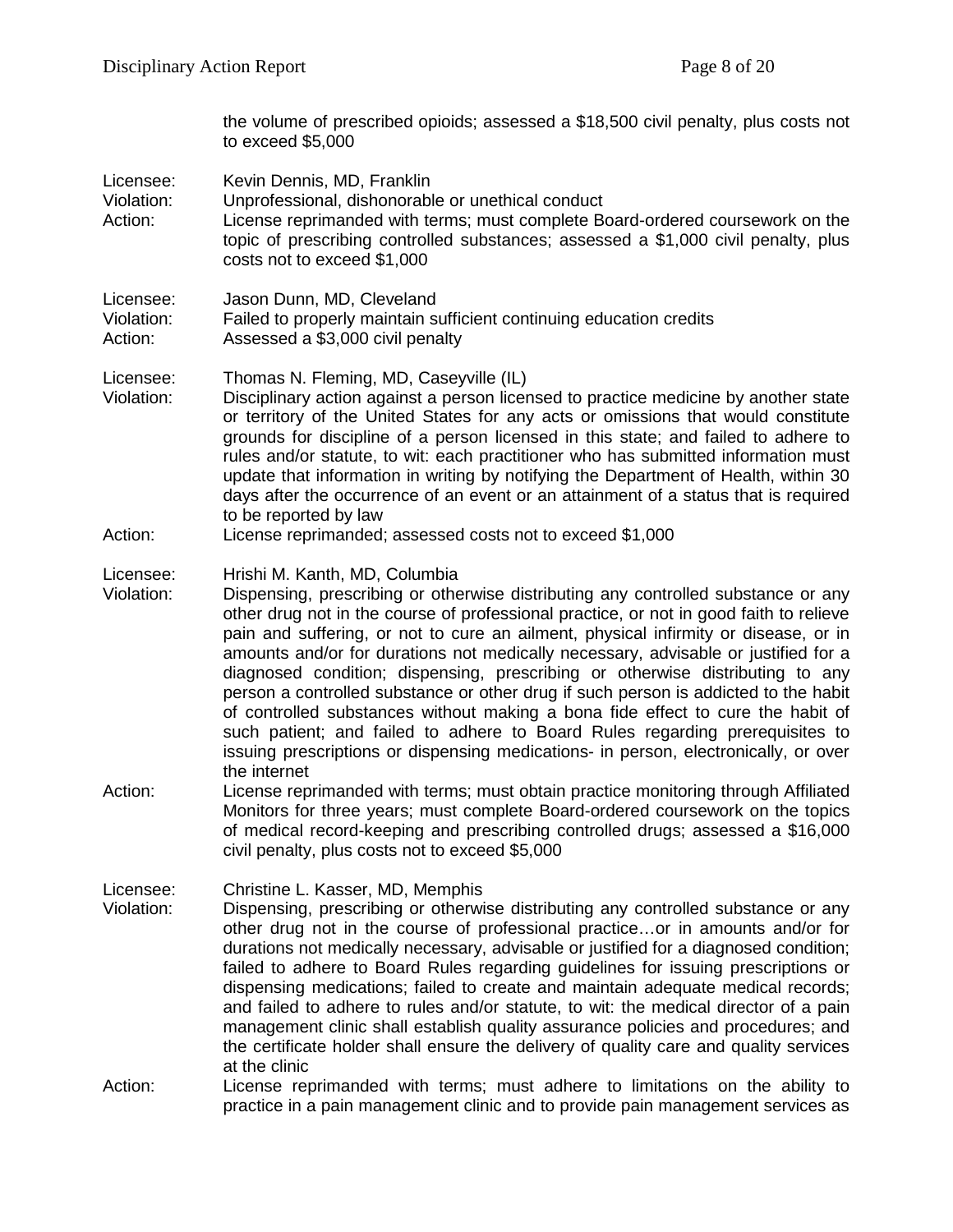defined by T.C.A. § 63-1-301(5)(A) & (B); must decrease the volume of prescribed opioids; must complete Board-ordered coursework on the topics of prescribing controlled substances and medical record keeping; assessed a \$6,000 civil penalty, plus costs not to exceed \$15,000

Licensee: Lou Ponce, MD, MPH

- Violation: Gross liability or a pattern of continued or repeated health care liability, ignorance, negligence or incompetence in the course of a medical practice; dispensing, prescribing or otherwise distributing any controlled substance or any other drug not in the course of professional practice, or not in good faith to relieve pain and suffering, or not to cure an ailment, physical infirmity or disease, or in amounts and/or for durations not medically necessary, advisable or justified for a diagnosed condition; dispensing, prescribing or otherwise distributing to any person a controlled substance or other drug if such person is addicted to the habit of controlled substances without making a bona fide effect to cure the habit of such patient; and dispensing, prescribing or otherwise distributing any controlled substance or any other drug not in the course of professional practice and dispensing, prescribing or otherwise distributing any controlled substance in violation of any law of the state or of the United States, to wit: failed to check the controlled substance database prior to prescribing Schedule II-IV controlled substances as required by T.C.A. § 53-10-310(e)(1); and failed to adhere to Board Rules regarding prerequisites to issuing prescriptions or dispensing medicationsin person, electronically, or over the internet
- Action: License voluntarily surrendered; agrees to surrender and subsequently not seek the reinstatement of or an application for all Drug Enforcement Administration registrations to prescribe or dispense controlled substances; assessed costs not to exceed \$10,000

Licensee: Barbara A. Rogowski-Kent, MD, Nashville

- Violation: Failed to create and maintain appropriate medical records so as to include diagnosis, treatment plan and outcome, and provision for continuity of care; and failed to maintain complete and accurate medical records while prescribing controlled substances for the treatment of chronic nonmalignant pain while employed at a pain management clinic
- Action: License reprimanded with terms; must complete Board-ordered coursework on the topic of medical documentation; assessed costs not to exceed \$5,000

*Delayed reporting, License disciplined Mar. 2016*

# **BOARD OF MEDICAL EXAMINERS' COMMITTEE ON PHYSICIAN ASSISTANTS**

Licensee: Norma J. Sparks, PA, Beersheba Springs Violation: Rendered services outside of the supervising physician's scope of practice; failed to register as a prescriber in the controlled substance database as required by T.C.A. § 53-10-305(a); and failed to check the controlled substance database prior to prescribing Schedule II-IV controlled substances as required by T.C.A. § 53-10- 310(e)(1) Action: License reprimanded; assessed a \$1,500 civil penalty, plus costs not to exceed \$2,500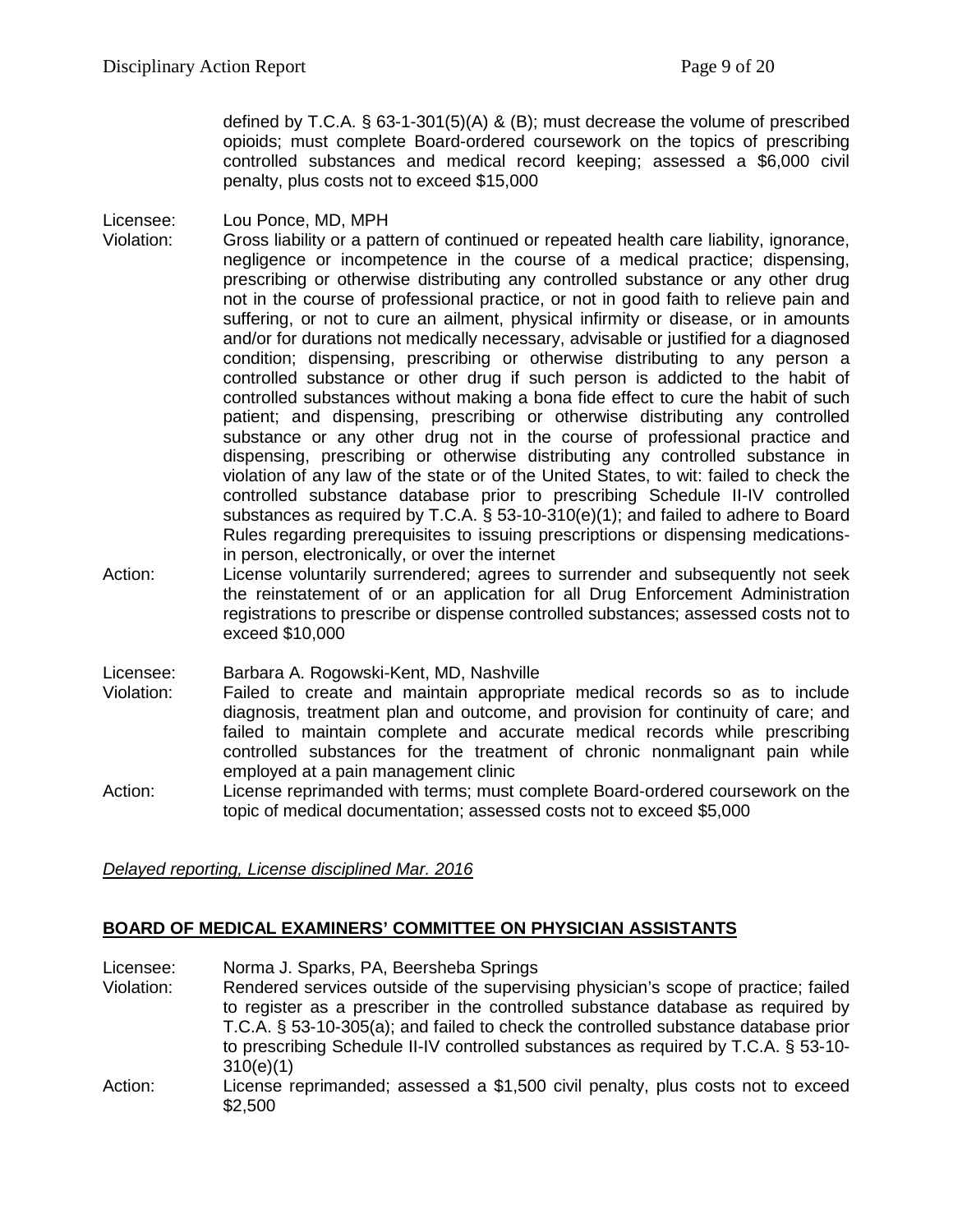| Licensee:  | Michelle Vasireddy, PA, Germantown |
|------------|------------------------------------|
| Violation: | Practicing on a lapsed license     |
| Action:    | Assessed a \$900 civil penalty     |

#### **BOARD OF NURSING**

- Licensee: Charlene S. Arnold, RN,
- Violation: Unfit or incompetent by reason of negligence, habits or other cause; and guilty of unprofessional conduct
- Action: License suspended with terms; assessed costs not to exceed \$200

Licensee: Jamie W. Bishop, LPN, Lawrenceburg

Violation: Guilty of a crime; unfit or incompetent by reason of negligence, habits or other cause; and guilty of unprofessional conduct, to wit: being under the influence of alcoholic beverages, or under the influence of drugs which impair judgment while on duty in any health care facility, school, institution or other work place location Action: License suspended with terms

#### Licensee: Jenny A. Bradford, LPN, Murfreesboro

- Violation: Unfit or incompetent by reason of negligence, habits or other cause; and guilty of unprofessional conduct, to wit: failure to maintain a record for each patient which accurately reflects the nursing problems and interventions for the patient and/or failure to maintain a record for each patient which accurately reflects the name and title of the nurse providing care; making false or materially incorrect, inconsistent or unintelligible entries in any patient records or in the records of any health care facility, school, institution or other work place location pertaining to the obtaining, possessing or administration of any controlled substance as defined in the Federal Controlled Substances Act; unauthorized use or removal of narcotics, drugs, supplies or equipment from any health care facility, school, institution or other work place location; and engaging in acts of dishonesty which relate to the practice of nursing
- Action: License suspended with terms
- Licensee: Matthew Brewer, RN, Knoxville
- Violation: Guilty of unprofessional conduct, to wit: abandoning or neglecting a patient requiring nursing care; and violating confidentiality of information or knowledge concerning the patient, except when required to do so by a court of law
- Action: License reprimanded with terms; must obtain continuing education hours on the topics of ethics, HIPAA, proper recordkeeping, and care of patients in Home Health Settings; assessed a \$1,500 civil penalty, plus costs not to exceed \$1,000

Licensee: Sarah E. Burlason, RN, Brentwood

- Violation: Unfit or incompetent by reason of negligence, habits or other cause; and guilty of unprofessional conduct, to wit: engaging in acts of dishonesty which relate to the practice of nursing
- Action: License suspended with terms; assessed a \$500 civil penalty, plus costs not to exceed \$1,000

Licensee: Amber J. Copeland, LPN, Jackson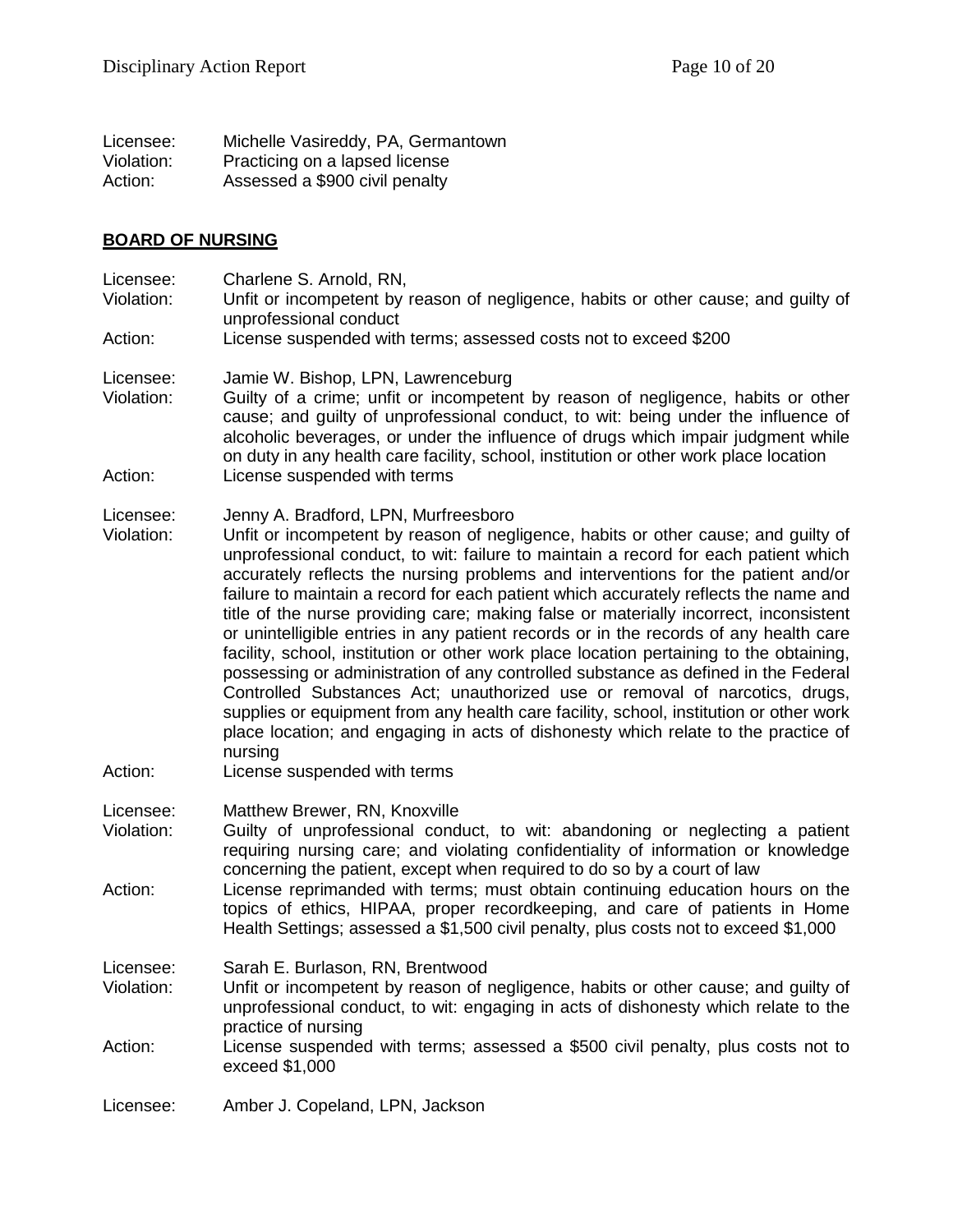- Violation: Guilty of unprofessional conduct, to wit: unauthorized use or removal of narcotics, drugs, supplies or equipment from any health care facility, school, institution or other work place location; and engaging in acts of dishonesty which relate to the practice of nursing
- Action: License suspended with terms; assessed a \$500 civil penalty, plus costs not to exceed \$500
- Licensee: Angela Denise Gregg, RN, Jonesborough Unfit or incompetent by reason of negligence, habits or other cause; and guilty of unprofessional conduct, to wit: unauthorized use or removal of narcotics, drugs, supplies or equipment from any health care facility, school, institution or other work place location Action: License voluntarily surrendered
- Licensee: Jessica L. Hardy, RN, Memphis
- Violation: Guilty of fraud or deceit in procuring or attempting to procure a license to practice nursing; and guilty of unprofessional conduct, to wit: revocation, suspension, probation or other discipline of a license to practice nursing by another state or territory of the United States for any act or omission which would constitute grounds for the revocation, suspension, probation or other discipline of a license in this state; and engaging in acts of dishonesty which relate to the practice of nursing
- Action: License revoked
- Licensee: Kathleen G. Herron, LPN, Johnson City<br>Violation: Guilty of unprofessional conduct, to w
- Guilty of unprofessional conduct, to wit: failure to maintain a record for each patient which accurately reflects the nursing problems and interventions for the patient and/or failure to maintain a record for each patient which accurately reflects the name and title of the nurse providing care; abandoning or neglecting a patient requiring nursing care; impersonating another licensed practitioner; practicing practical nursing in a manner inconsistent with T.C.A. § 63-7-108; and engaging in acts of dishonestly which relate to the practice of nursing
- Action: License voluntarily surrendered
- Licensee: Lisa Marie Hutsell, RN, Maryville
- Violation: Unfit or incompetent by reason of negligence, habits or other cause; and guilty of unprofessional conduct, to wit: engaging in acts of dishonesty which relate to the practice of nursing
- Action: License suspended with terms; assessed a \$500 civil penalty, plus costs not to exceed \$1,000
- Licensee: Judy Jordan, RN, Carlsbad (CA) Violation: Failed to pay student loan Action: License suspended
- Licensee: Wendy Jordan, RN, Chattanooga Violation: Failed to pay student loan Action: License suspended
- Licensee: Mary Kamuiru, RN, Ooltewah Violation: Failed to pay student loan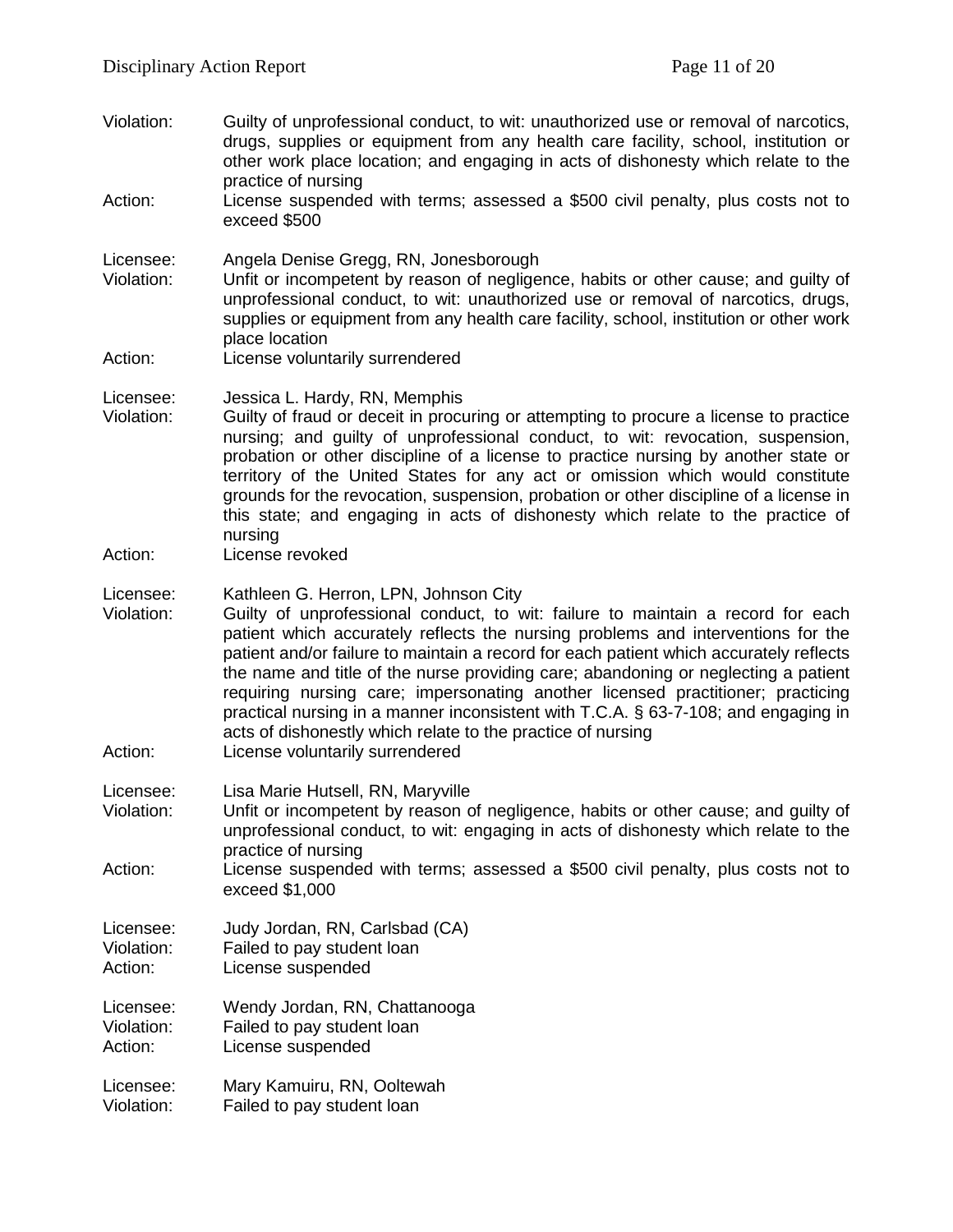Action: License suspended

Licensee: Gayle Yvonne Kemp, RN, Chattanooga Violation: Guilty of unprofessional conduct, to wit: intentionally or negligently causing physical or emotion injury to a patient; and failing to take appropriate action in safeguarding the patient from incompetent health care practices Action: License reprimanded with terms; must obtain continuing education hours on the topics of catheter placement, medication administration, and medication dosage calculation; assessed a \$1,000 civil penalty, plus costs not to exceed \$1,000 Licensee: Amber Martin, RN, Violation: Addicted to alcohol or drugs to the degree of interfering with nursing duties; and guilty of unprofessional conduct Action: License suspended with terms Licensee: Jennifer Mayes, LPN, Antioch Violation: Failed to pay student loan Action: License suspended Licensee: Sherri Sanders Nelson, RN , Oakland Violation: Guilty of unprofessional conduct, to wit: making false or materially incorrect, inconsistent or unintelligible entries in any patient records or in the records of any health care facility, school, institution or other work place location pertaining to the obtaining, possessing or administration of any controlled substance as defined in the Federal Controlled Substances Act Action: License suspended; suspension stayed; license placed on probation to run concurrent with Tennessee Professional Assistance monitoring agreement but for no less than three years; must obtain continuing education hours on the topic of medication administration; assessed a \$50.00 civil penalty Licensee: Shawnta Poole-Johnson, RN, Memphis Guilty of unprofessional conduct, to wit: engaging in acts of dishonesty which relate to the practice of nursing Action: License placed on probation for no less than two years; assessed a \$2,100 civil penalty Licensee: Dylan Wayne Prince, RN, Mt. Pleasant Violation: Unfit or incompetent by reason of negligence, habits or other cause; and guilty of unprofessional conduct, to wit: failure to maintain a record for each patient which accurately reflects the nursing problems and interventions for the patient and/or failure to maintain a record for each patient which accurately reflects the name and title of the nurse providing care; making false or materially incorrect, inconsistent or unintelligible entries in any patient records or in the records of any health care facility, school, institution or other work place location pertaining to the obtaining, possessing or administration of any controlled substance as defined in the Federal Controlled Substances Act; and unauthorized use or removal of narcotics, drugs, supplies or equipment from any health care facility, school, institution or other work place location Action: License voluntarily surrendered Licensee: Lyndsay S. Quillen, RN, Kingsport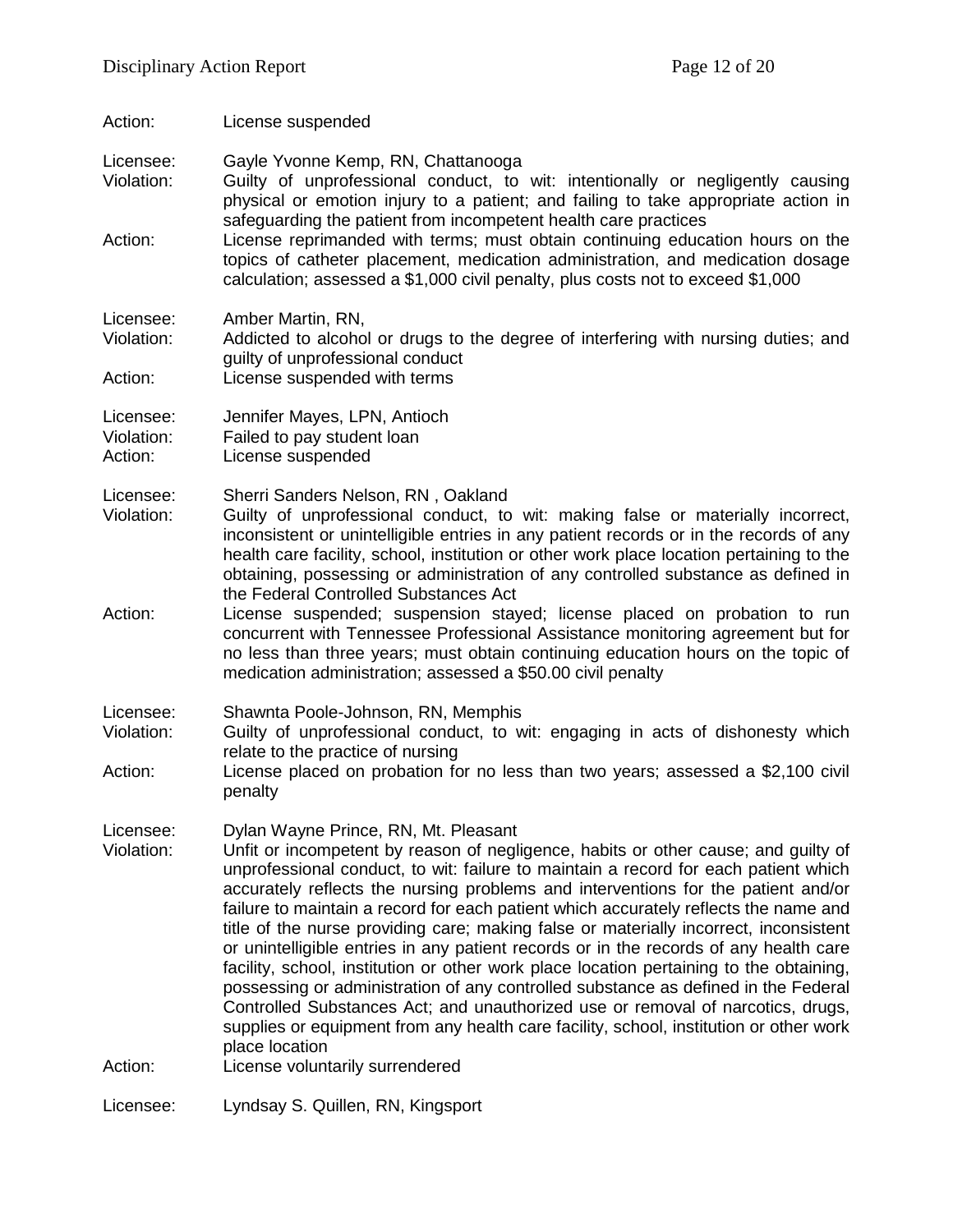- Violation: Guilty of unprofessional conduct, to wit: the use of any intoxicating beverage or the illegal use of any narcotic or dangerous drug while on duty in any health care facility, school, institution, or other work place location; and engaging in acts of dishonesty which relate to the practice of nursing
- Action: License suspended with terms

Licensee: Laura L. Stanley, LPN, Fallen Branch

- Violation: Unfit or incompetent by reason of negligence, habits or other cause; addicted to alcohol or drugs to the degree of interfering with nursing duties; and guilty of unprofessional conduct, to wit: being under the influence of alcoholic beverages, or under the influence of drugs which impair judgment while on duty in any health care facility, school, institution or other work place location
- Action: License suspended with terms; assessed a \$150 civil penalty, plus costs not to exceed \$200
- Licensee: Glenda T. Steakley, LPN,
- Violation: Unfit or incompetent by reason of negligence, habits or other cause; and guilty of unprofessional conduct, to wit: failure to maintain a record for each patient which accurately reflects the nursing problems and interventions for the patient and/or failure to maintain a record for each patient which accurately reflects the name and title of the nurse providing care; making false or materially incorrect, inconsistent or unintelligible entries in any patient records or in the records of any health care facility, school, institution or other work place location pertaining to the obtaining, possessing or administration of any controlled substance as defined in the Federal Controlled Substances Act; unauthorized use or removal of narcotics, drugs, supplies or equipment from any health care facility, school, institution or other work place location; and engaging in acts of dishonesty which relate to the practice of nursing
- Action: License suspended; suspension lifted; license placed on probation for three years

Licensee: Jared Thomas, LPN, Cookeville

- Violation: Guilty of unprofessional conduct, to wit: intentionally or negligently causing physical or emotional injury to a patient; and engaging in acts of dishonesty which relate to the practice of nursing
- Action: License summarily suspended; must cease and desist the practice of nursing in the State of Tennessee

Licensee: Teresa Duncan Webb, RN/APRN, Knoxville<br>Violation: Unfit or incompetent by reason of negligen

- Unfit or incompetent by reason of negligence, habits or other cause; addicted to alcohol or drugs to the degree of interfering with nursing duties; and guilty of unprofessional conduct, to wit: engaging in acts of dishonesty which relate to the practice of nursing
- Action: RN license and APRN certificate suspended with terms; assessed costs not to exceed \$5,000

Licensee: Jamie L. Whitt, RN, Soddy Daisy

Violation: Unfit or incompetent by reason of negligence, habits or other cause; and guilty of unprofessional conduct, to wit: making false or materially incorrect, inconsistent or unintelligible entries in any patient records or in the records of any health care facility, school, institution or other work place location pertaining to the obtaining, possessing or administration of any controlled substance as defined in the Federal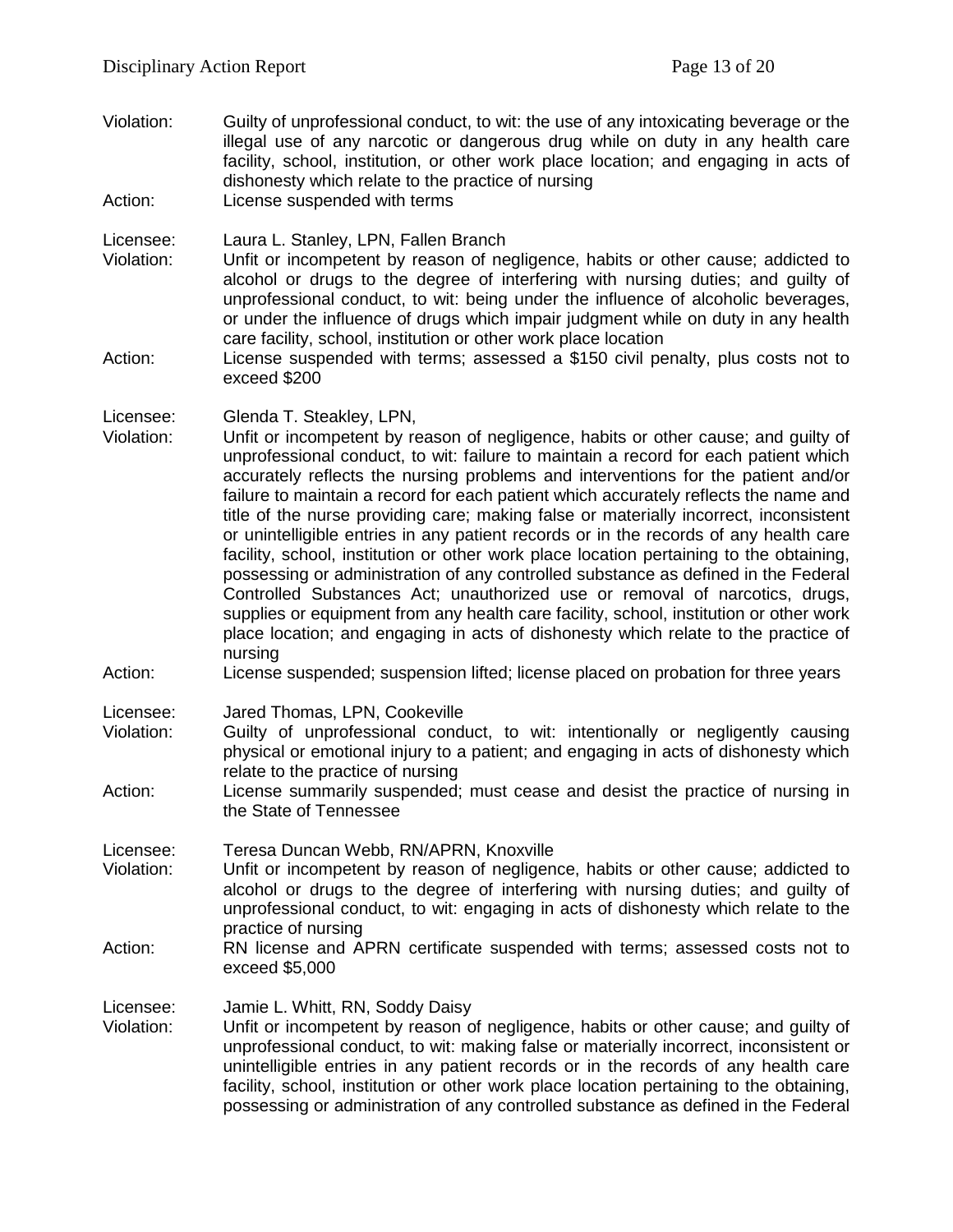Controlled Substances Act; unauthorized use or removal of narcotics, drugs, supplies, or equipment from any health care facility, school, institution or other work place location; and engaging in acts of dishonesty which relate to the practice of nursing

Action: License suspended with terms

Licensee: Jessica Williams, RN (KY), Madisonville (KY)

- Violation: Guilty of unprofessional conduct, to wit: making false or materially incorrect, inconsistent or unintelligible entries in any patient records or in the records of any health care facility, school, institution or other work place location pertaining to the obtaining, possessing or administration of any controlled substance as defined in the Federal Controlled Substances Act
- Action: Privilege to practice nursing in the State of Tennessee voluntarily surrendered; must cease and desist the practice of nursing in the State of Tennessee

#### **BOARD OF OCCUPATIONAL THERAPY**

- Licensee: Harley Kenneth Lambert, OTA, Jamestown
- Violation: Unprofessional, dishonorable or unethical conduct; making false statements or representations, being guilty of fraud or deceit in obtaining admission to practice or being guilty of fraud or deceit in the licensee's practice; making or signing in one's professional capacity any certificate that is known to be false at the time one makes or signs such certificate; and violating the code of ethics adopted by the board
- Action: License placed on probation with terms; must obtain continuing education hours on the topic of Tennessee occupational therapy ethics; assessed a \$1,650 civil penalty, plus costs not to exceed \$5,000

# **BOARD OF PHARMACY**

| Licensee:                       | Edward Dembowczyk, RT, Jonesborough |  |
|---------------------------------|-------------------------------------|--|
| <i><u><b>Miolation:</b></u></i> | Eqiled to now student loop          |  |

Violation: Failed to pay student loan Action: License suspended

Licensee: Shannon Jones, RT, Memphis

Violation: Failed to pay student loan

- Action: License suspended
- Licensee: Elaine Harrell Lents, DPh, Newbern

Violation: Failure to comply with a lawful or duly promulgated rule of the Board, to wit: it is unlawful for any individual to engage in the practice of pharmacy unless currently licensed

Action: Assessed a \$1,000 civil penalty

Licensee: Donna C. Miller, RT, Sevierville

Violation: Failed to comply with a lawful order or duly promulgated rule of the board, to wit: failed to maintain current registration as a pharmacy technician

Action: Assessed a \$50.00 civil penalty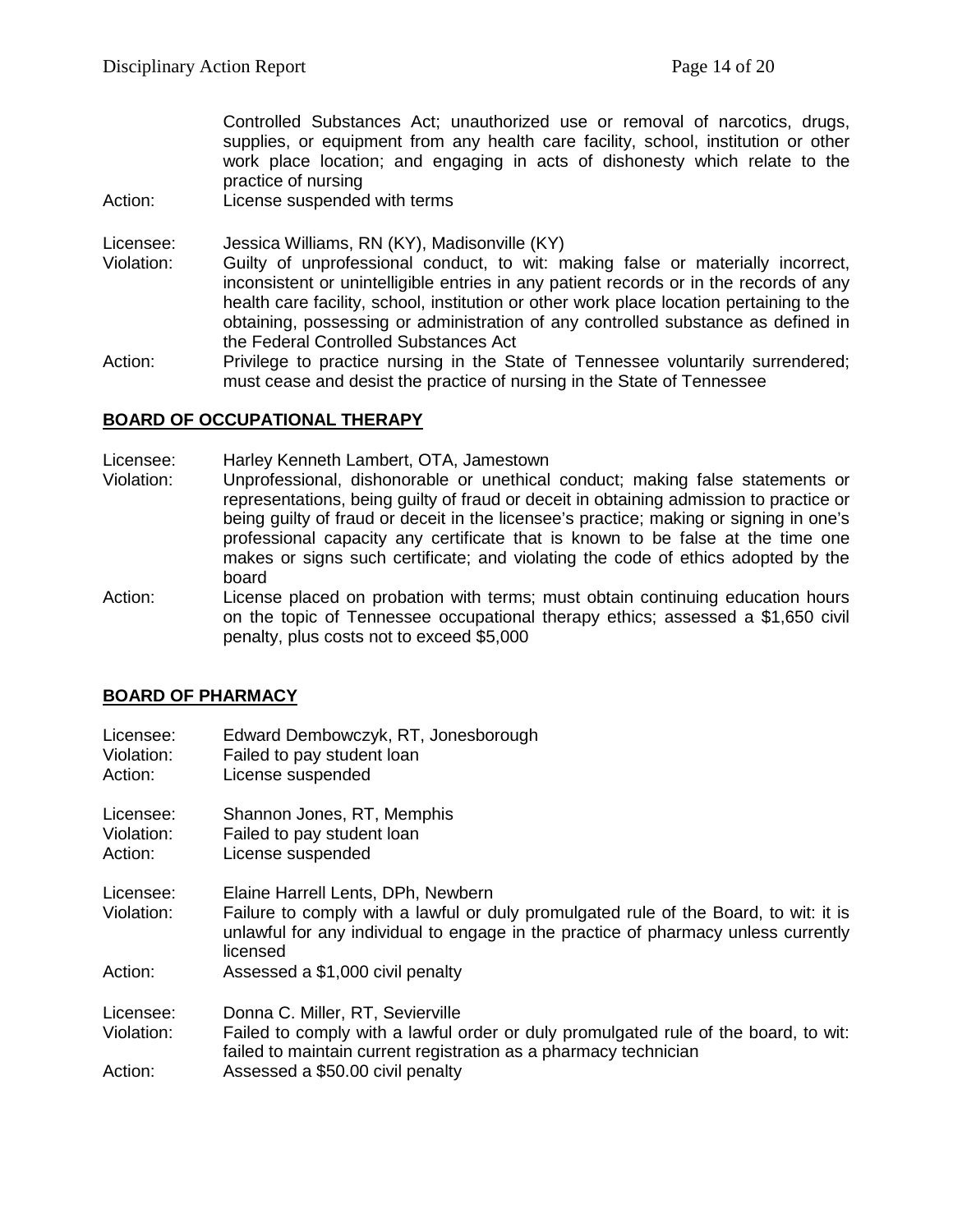| Licensee:<br>Violation:            | George E. Miller, DPh, Sevierville<br>Failure to comply with a lawful or duly promulgated rule of the Board; failed to<br>ensure that an individual at the practice site was in compliance with registration<br>requirements as a pharmacy technician                                                                                                                                                                                                                                                                                                                                                                                                                                                                                                                                                                                                                                                                                                                                                                     |  |
|------------------------------------|---------------------------------------------------------------------------------------------------------------------------------------------------------------------------------------------------------------------------------------------------------------------------------------------------------------------------------------------------------------------------------------------------------------------------------------------------------------------------------------------------------------------------------------------------------------------------------------------------------------------------------------------------------------------------------------------------------------------------------------------------------------------------------------------------------------------------------------------------------------------------------------------------------------------------------------------------------------------------------------------------------------------------|--|
| Action:                            | Assessed a \$300 civil penalty                                                                                                                                                                                                                                                                                                                                                                                                                                                                                                                                                                                                                                                                                                                                                                                                                                                                                                                                                                                            |  |
| Licensee:<br>Violation:<br>Action: | Sarah E. Morris, RT, Covington<br>Engaging in conduct prohibited or made unlawful by any of the provisions of parts<br>2-5 of this chapter or any other laws of the state or of the United States relating to<br>drugs or to the practice of pharmacy; been guilty of dishonorable, immoral,<br>unethical or unprofessional conduct; and failed to adhere to rules and/or statute, to<br>wit: it is unlawful for any person, firm or corporation to possess, sell, barter, or give<br>any (legend) drug except upon the written prescription[;] it is unlawful for any<br>person, firm or corporation to obtain or attempt to obtain a legend drugby<br>subterfuge; it is unlawful for any person to have in such person's possession any<br>drug (defined or enumerated) the same having been prescribedand having been<br>dispensed by a pharmacy[;] and it is unlawful for any person to knowingly or<br>intentionally toobtainpossession of a controlled substance byfraud[.]<br>Registration voluntarily surrendered |  |
| Licensee:                          |                                                                                                                                                                                                                                                                                                                                                                                                                                                                                                                                                                                                                                                                                                                                                                                                                                                                                                                                                                                                                           |  |
| Violation:<br>Action:              | Amber Nichole Reilly, DPh, Kingsport<br>Been convicted of a crime; and been guilty of unprofessional conduct<br>License voluntarily surrendered; assessed costs not to exceed \$1,000                                                                                                                                                                                                                                                                                                                                                                                                                                                                                                                                                                                                                                                                                                                                                                                                                                     |  |
| Licensee:<br>Violation:<br>Action: | Jonathan Shelton, RT, Hendersonville<br>Failed to pay student loan<br>License suspended                                                                                                                                                                                                                                                                                                                                                                                                                                                                                                                                                                                                                                                                                                                                                                                                                                                                                                                                   |  |
| Licensee:<br>Violation:<br>Action: | Casie West, RT, Mascot<br>Failed to pay student loan<br>License suspended                                                                                                                                                                                                                                                                                                                                                                                                                                                                                                                                                                                                                                                                                                                                                                                                                                                                                                                                                 |  |
| Licensee:<br>Violation:            | J.C. Williams, DPh, Tiptonville<br>Failure to comply with a lawful or duly promulgated rule of the Board, to wit: it is<br>unlawful for any individual to engage in the practice of pharmacy unless currently<br>licensed[.]                                                                                                                                                                                                                                                                                                                                                                                                                                                                                                                                                                                                                                                                                                                                                                                              |  |
| Action:                            | Assessed a \$1,000 civil penalty                                                                                                                                                                                                                                                                                                                                                                                                                                                                                                                                                                                                                                                                                                                                                                                                                                                                                                                                                                                          |  |

# **BOARD OF RESPIRATORY CARE**

Licensee: Jenee Rose Bovee, RRT, Hixson<br>Violation: Failed to pay student loan Violation: Failed to pay student loan<br>Action: License suspended License suspended

# **BOARD OF SOCIAL WORKER LICENSURE**

- Licensee: Jeffrey D. Brandon, LBSW, Manchester<br>Violation: Willful and repeated violation of any pro
- Willful and repeated violation of any provisions of this chapter or any rules of the board: failed to properly maintain sufficient continuing education credits
- Action: License suspended for no less than one year; assessed a \$1,800 civil penalty,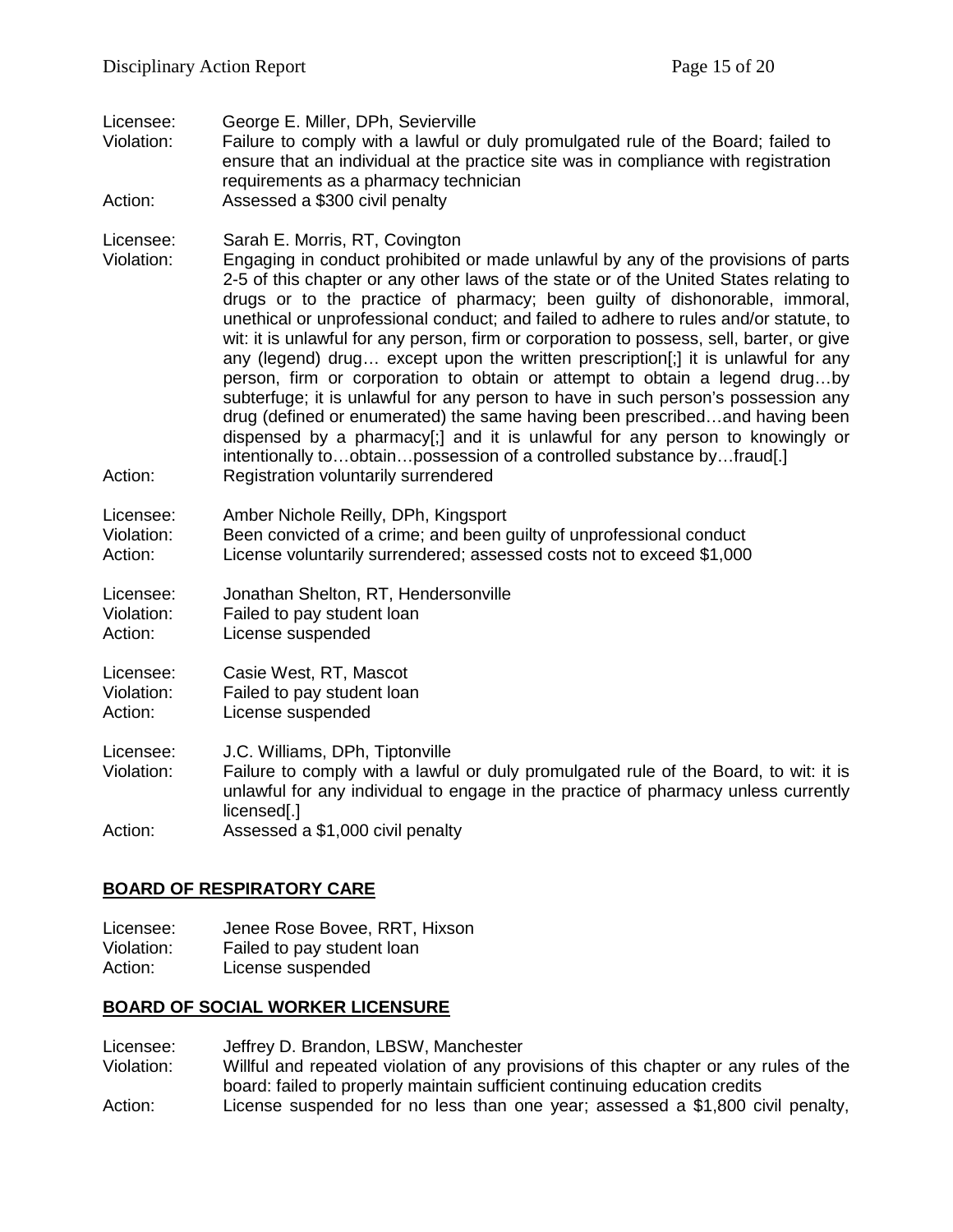plus costs not to exceed \$5,000

- Licensee: John Lancaster, LMSW, Killen (AL)
- Violation: Conduct reflecting unfavorably upon the profession of social work; and unprofessional or unethical conduct, or engaging in practices in connection with the practice of social work that in violation of the standards of professional conduct, as defined in this section or prescribed by the rules of the board, to wit: failing to inform clients about the limits of client-social worker confidentiality; and failing to obtain the informed consent of clients before taping, recording, or permitting third parties to observe their activities
- Action: License reprimanded with terms; must obtain continuing education hours on the topics of ethics and informed consent documentation

# **BOARD FOR LICENSING HEALTH CARE FACILITIES**

- Licensee: Autumn Hills Assisted Living (ACLF)\*
- Violation: Failed to repair a damaged wall; maintenance and housekeeping closet doors do not have self-closure devices; improper pipe penetration about the 200 hall crosscorridor doors; failed to provide documentation of semi-annual smoke detector testing; failed to provide documentation of semi-annual hood suppression inspection for both 2015 and 2016; failed to provide documentation of the four (4) year fire damper inspection; fire doors do not latch properly in several locations
- Action: Respondent's license is placed on probation for no less than six (6) months with terms; Respondent shall submit an acceptable plan to correct all violations
- Licensee: Brookdale Greeneville (ACLF)\*
- Violation: Failed to provide and mount fire extinguishers, complying with NFPA 10, so they are accessible to all residents in the kitchen, laundries and at all exits: extinguishers in the kitchen and laundries shall be a minimum of 2-A; 10-BC and an extinguisher with a rating of 20-A shall be adjacent to every hazardous area; and the minimum travel distance shall not exceed fifty (50) feet between the **extinguishers**
- Action: Respondent is assessed a civil penalty in the amount of five hundred dollars (\$500.00)
- Licensee: Hometown Home Health Care, Inc. (HHA)\*
- Violation: Failed to have an administrator who shall organize and direct the organization's ongoing functions;, professional personnel and staff; employ qualified personnel and ensure adequate staff education and evaluation for all personnel involved in direct patient care; ensure the accuracy of public information materials and activities; and implement an effective budgeting and accounting system; failed to authorize in writing a person with sufficient experience and training to assume temporary duty during the administrator's short-term absence; failed to have a duly qualified administrator accessible during normal operating hours, and to notify any change in administrators to the Department within fifteen (15) days; failed to maintain an office with working telephone and be staffed during normal business hours; failed to ensure that care shall follow a written plan of care established and reviewed by a physician, and that care shall continue under the supervision of a physician; provided medication or treatment to a patient not on the order of a physician or dentist lawfully authorized to give such an order; failed to ensure that each patient has the right to be involved in the decision making of all aspects of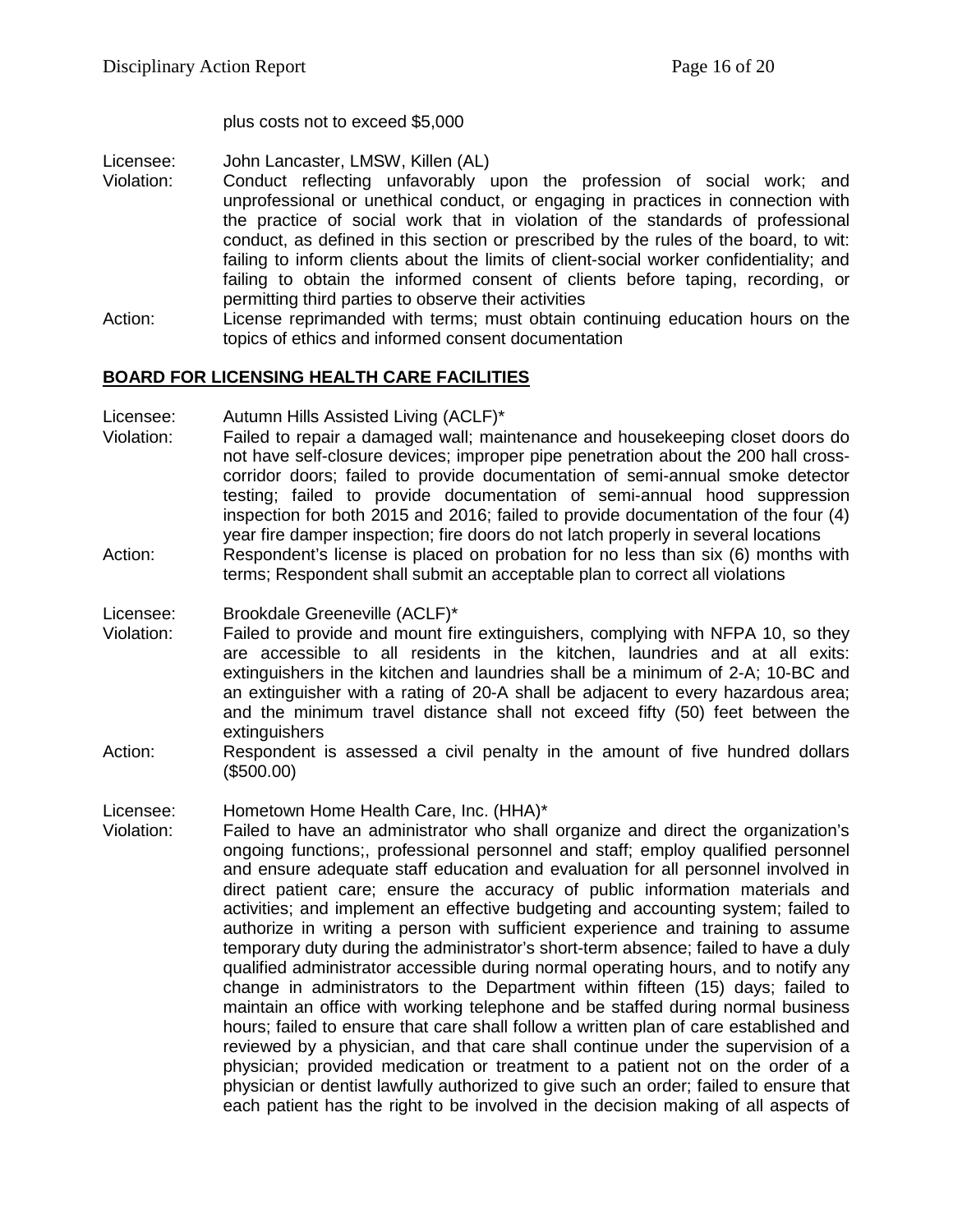their care; and failed to do the following: provide skilled nursing visits; document any skilled nursing and home health aide visits; involve the patient, the patient's family, or the physician in the patient's discharge planning; provide discharge planning summaries; document the discharge from home health in the medical chart; notify the patients' physicians of the missed skilled nursing visits; inform patients' physicians of the disruption in patient care; obtain medication order and treatment for skilled nursing visits; and notify patients' physicians to changes in patient conditions which suggested a need to alter the plan of care Action: Respondent's license is revoked

Licensee: Metro Community Care Home, Inc. (Home for the Aged)\*

- Violation: An annual survey conducted in September 2016, as well as a subsequent survey in April 2017, revealed that the Respondent's facility failed to construct, arrange, and maintain the condition of the physical plant and overall RHA environment and in such a manner that the safety and well-being of the patients are assured, including, but not limited to, sprinklers that were painted over, lint found blocking dryer vents, failure to conduct fire drills, failure to have emergency lighting, obstructions in the corridors, electrical problems (battery backup and exit lights were not functioning, and open junction boxes with exposed wiring; failed to ensure that corridors and exit doors shall be kept clear of equipment, furniture, and other obstacles at all times, including a clear path at all times from the exit doors to a safe area; and failed to ensure that all safety equipment shall be maintained in good repair and in safe operating condition, including, but not limited to, a fire alarm panel located in the lobby giving a system trouble signal, which was caused by a missing card in the fire alarm panel
- Action: Respondent's license is voluntarily surrendered, has the same legal effect as a revocation; Respondent's facility shall cease operation as a home for the aged

Licensee: Morning Pointe of Powell (ACLF)\*

- Violation: Failed to provide a secure environment and to ensure the safety of a resident Action: Respondent is assessed a civil penalty in the amount of five hundred dollars (\$500.00)
- Licensee: Oakwood Senior Living (ACLF)\* Violation: Failed to ensure that medication shall be self-administered in accordance with the
- resident's plan of care; failed to prepare of plan of care for a resident qualifying for hospice care pursuant to current hospice guidelines promulgated by the Centers for Medicaid and Medicare, and which ensures both the safety and well-being of the resident's living environment and provision of the resident's healthcare needs Action: Respondent is assessed a \$1,000 civil penalty

*Delayed reporting, License disciplined June 2017*

# **DIVISION OF EMERGENCY MEDICAL SERVICES**

Licensee: Angela L. Lewelling, EMT-P, Seymour Violation: Failed to pay student loan Action: License suspended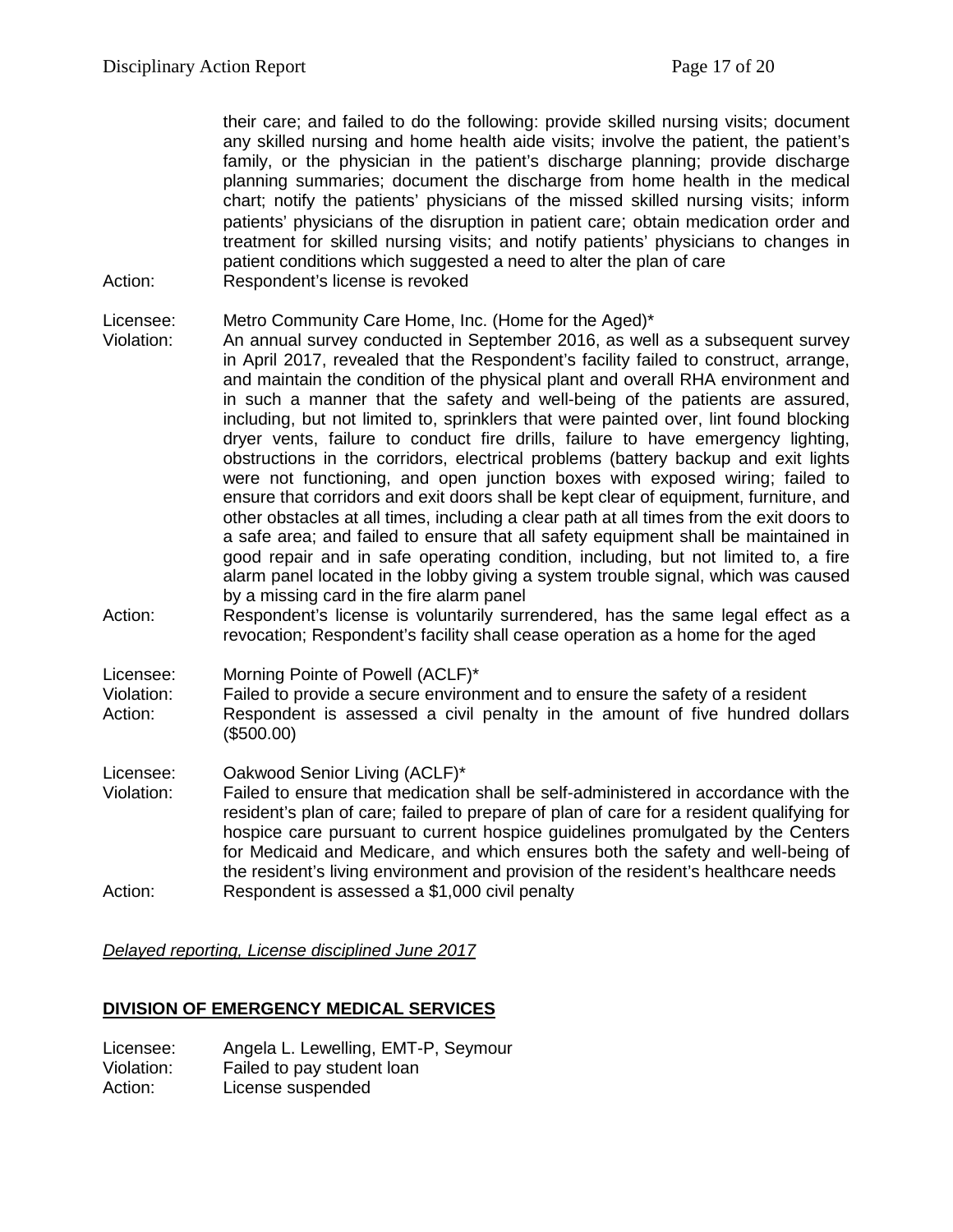| Licensee:  | Michonya Yvonne Groves, AEMT, Nashville |
|------------|-----------------------------------------|
| Violation: | Failed to pay student loan              |
| Action:    | License suspended                       |
| Licensee:  | Gabriel H. Thrash, EMR, Chattanooga     |

Violation: Failed to pay student loan Action: License suspended

# **DIVISION OF PAIN MANAGEMENT CLINICS**

- Name: Ballard Clinic, Certificate #250, Jackson\* Thomas K. Ballard, III, MD, Certificate Holder
- Violation: Failure to post pain management clinic certificate; failure to provide written policies for patient screening and compliance plans; failure to have a written infection control program; failure to maintain OSHA manual and written procedures; failure to have a written policy for medical records in the event of closure; accepting cash payments; failure to maintain documentation of required continuing education; failure to establish a means of evaluating and monitoring the quality of patient care; failure to maintain adequate billing records; dispensing of controlled substances at a pain management clinic; failure to adhere to rules and/or statute regarding Medical Director responsibilities and pain management specialist requirements
- Action: Pain Clinic certificate permanently revoked; assessed a \$9,300 civil penalty, plus costs not to exceed \$10,000
- Name: Kent Clinic, Certificate #366, Nashville\* Barbara Rogowski-Kent, MD, Certificate Holder
- Violation: Failed to adhere to rules and/or statute, regarding Medical Director responsibilities and pain management specialist requirements; failure to permit the Department to inspect a pain management clinic.
- Action: Pain Clinic certificate permanently revoked; assessed a \$4,700 civil penalty, plus costs not to exceed \$5,000
- Name: Memphis Pain Center, Certificate #539, Memphis Alan J. Kraus, MD, Certificate Holder
- Violation: Failed to adhere to rules and/or statute, regarding Medical Director responsibilities Action: Pain Clinic certificate voluntarily surrendered with terms; assessed a \$3,000 civil penalty, plus costs not to exceed \$5,000

*Delayed reporting, certificate disciplined June 2017*

# **ABUSE REGISTRY**

| Individual: | <b>Zachariah Dale</b>       |
|-------------|-----------------------------|
| Abuse:      | Exploitation                |
| Profession: | <b>Direct Support Staff</b> |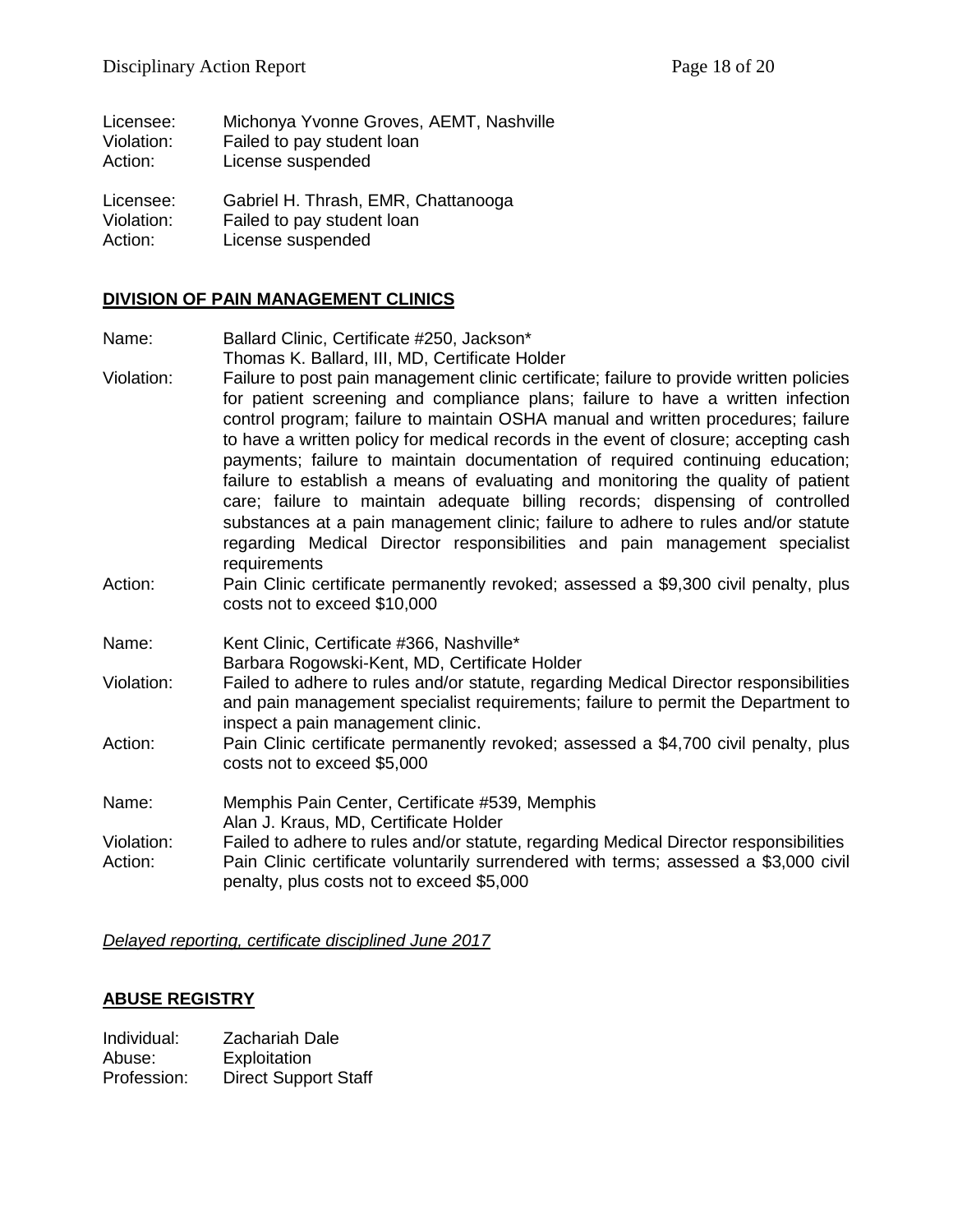| Individual: | <b>Korey Dupree</b>                |
|-------------|------------------------------------|
| Abuse:      | Neglect                            |
| Profession: | <b>Direct Support Staff</b>        |
| Individual: | <b>Chad Michael Estep</b>          |
| Abuse:      | Physical/Neglect                   |
| Profession: | <b>Direct Support Staff</b>        |
| Individual: | Lorenzo Barr Kamanda               |
| Abuse:      | Sexual                             |
| Profession: | LPN (Revoked)                      |
| Individual: | Christine B. Maples                |
| Abuse:      | Theft/Misappropriation             |
| Profession: | Caregiver                          |
| Individual: | Dalvie McEntyre                    |
| Abuse:      | Physical                           |
| Profession: | <b>Direct Support Staff</b>        |
| Individual: | <b>Tremaine McKinney</b>           |
| Abuse:      | Neglect/Psychological              |
| Profession: | Caregiver                          |
| Individual: | Nekya Oneal                        |
| Abuse:      | Exploitation                       |
| Profession: | Caregiver                          |
| Individual: | Sherry A. Pirtle                   |
| Abuse:      | Physical/Neglect                   |
| Profession: | <b>Direct Support Staff</b>        |
| Individual: | Simone Richards-Hughes             |
| Abuse:      | Exploitation                       |
| Profession: | Caregiver                          |
| Individual: | Amanda Nicole Robinson             |
| Abuse:      | Theft/Misappropriation             |
| Profession: | Not Provided                       |
| Individual: | Patricia Lynn Sherrill             |
| Abuse:      | Exploitation                       |
| Profession: | Caregiver                          |
| Individual: | Deniro Smith (aka Dequan Smith)    |
| Abuse:      | Sexual                             |
| Profession: | <b>Direct Support Professional</b> |
| Individual: | <b>Shawn Keith Walters</b>         |
| Abuse:      | Theft/Misappropriation             |